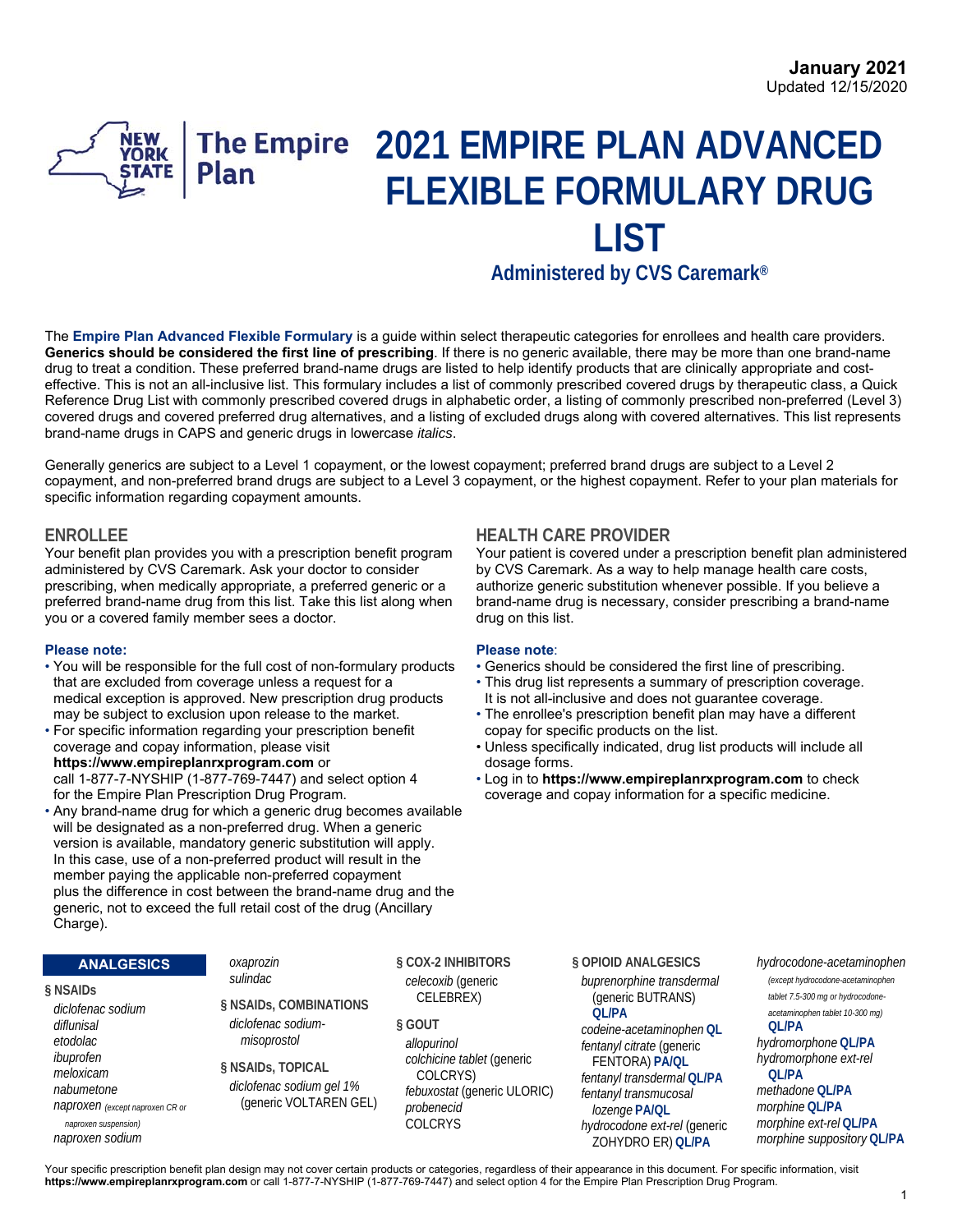*oxycodone* **QL/PA** *oxycodoneacetaminophen* **QL/PA** *tramadol* **QL/PA** *tramadol ext-rel* **QL/PA** ABSTRAL **PA/QL** BELBUCA **QL/PA** HYSINGLA ER **QL/PA** NUCYNTA **QL/PA** NUCYNTA ER **QL/PA** OXYCONTIN **QL/PA** SUBSYS **PA/QL** XTAMPZA ER **QL/PA**

**§ NON-OPIOID ANALGESICS**  *butalbital-acetaminophencaffeine butalbital-aspirin-caffeine*

**VISCOSUPPLEMENTS**  DUROLANE GELSYN-3 SUPARTZ FX

#### **ANTI-INFECTIVES**

**ANTIBACTERIALS § CEPHALOSPORINS**  *cefadroxil cefdinir cefixime* (generic SUPRAX) *cefprozil cefuroxime axetil cephalexin* SUPRAX SUSPENSION 500 MG/5 ML, TABLET

#### **§ ERYTHROMYCINS / MACROLIDES**

*azithromycin clarithromycin clarithromycin ext-rel erythromycin delayed-rel erythromycin ethylsuccinate erythromycin stearate* DIFICID

**§ FLUOROQUINOLONES** 

*ciprofloxacin levofloxacin moxifloxacin*

**§ PENICILLINS**  *amoxicillin amoxicillin-clavulanate amoxicillin-clavulanate ext-rel ampicillin dicloxacillin penicillin VK*

#### **§ TETRACYCLINES**

*doxycycline hyclate minocycline tetracycline* VIBRAMYCIN SYRUP

#### **§ ANTIFUNGALS**

*clotrimazole troches fluconazole griseofulvin ultramicrosize* *itraconazole* **PA** *nystatin terbinafine tablet* **PA** *voriconazole* NOXAFIL INJECTION, **SUSPENSION** 

#### **§ ANTIMALARIALS**

*atovaquone-proguanil chloroquine mefloquine pyrimethamine* (generic DARAPRIM) COARTEM

#### **ANTIRETROVIRAL AGENTS**

Generally, single-source brand drugs (products for which a generic is not available) and generic drugs indicated for the treatment of HIV and its opportunistic infections are formulary. **§ ANTIRETROVIRAL COMBINATIONS** 

*efavirenz-lamivudinetenofovir disoproxil fumarate* (generic SYMFI, SYMFI LO) BIKTARVY CIMDUO DESCOVY DOVATO EVOTAZ GENVOYA **ODEFSEY** SYMTUZA TRIUMEQ TRUVADA **B4G**

#### **§ ANTITUBERCULAR AGENTS**

*ethambutol isoniazid pyrazinamide rifampin* PRIFTIN RIFATER TRECATOR

#### **ANTIVIRALS**

**§ CYTOMEGALOVIRUS AGENTS** 

*valganciclovir* (generic VALCYTE)

**HEPATITIS AGENTS**  Generally, single-source brand drugs (products for which a generic is not available) and generic drugs indicated for the treatment of Hepatitis B and Hepatitis C are formulary. **§ HEPATITIS B AGENTS** 

*entecavir tablet lamivudine tablet* BARACLUDE SOLUTION EPIVIR-HBV SOLUTION VEMLIDY

**§ HEPATITIS C AGENTS**  *ribavirin* **SGM**

#### EPCLUSA **SGM** HARVONI **SGM** VOSEVI **◊, SGM**

#### **§ HERPES AGENTS**

*acyclovir famciclovir valacyclovir*

**§ INFLUENZA AGENTS**  *oseltamivir* (generic TAMIFLU) **QL/PA** RELENZA **QL/PA**

#### **§ MISCELLANEOUS**

*albendazole* (generic ALBENZA) **QL/PA** *atovaquone clindamycin dapsone ivermectin* (generic STROMECTOL) *metronidazole nitrofurantoin nitrofurantoin ext-rel pentamidine* (generic NEBUPENT) *praziquantel* (generic BILTRICIDE) **QL/PA** *sulfamethoxazoletrimethoprim tinidazole trimethoprim vancomycin* ALINIA EMVERM SIVEXTRO XIFAXAN 550 MG

#### **ANTINEOPLASTIC AGENTS**

Generally, single-source brand drugs (products for which a generic is not available) and generic drugs indicated for the treatment of cancer are formulary. **HORMONAL ANTINEOPLASTIC AGENTS** 

**§ ANTIANDROGENS** 

*abiraterone* (generic ZYTIGA) **SGM** *bicalutamide* **SGM** ERLEADA **SGM** NUBEQA **SGM** XTANDI **SGM** YONSA **SGM**

**§ LUTEINIZING HORMONE-RELEASING HORMONE (LHRH) AGONISTS**  ELIGARD **SGM**

LUPRON DEPOT **SGM**

**§ KINASE INHIBITORS**  *imatinib mesylate* **SGM** ALECENSA **SGM**

ALUNBRIG **SGM** BOSULIF **SGM** CABOMETYX **SGM** IBRANCE **SGM** ICLUSIG **SGM** IRESSA **SGM** KISQALI **SGM** KISQALI FEMARA CO-PACK **SGM** RYDAPT **SGM** SPRYCEL **SGM** TASIGNA **SGM** VERZENIO **SGM** VITRAKVI **SGM**

**MULTIPLE MYELOMA IMMUNOMODULATORS**  REVLIMID **SGM**

**PROTEASOME INHIBITORS**  NINLARO **SGM** VELCADE **SGM**

# **MISCELLANEOUS**

ERIVEDGE **SGM** LYNPARZA **SGM** RUBRACA **SGM** ZEJULA **SGM**

## **CARDIOVASCULAR**

**§ ACE INHIBITORS**  *benazepril captopril enalapril fosinopril lisinopril perindopril quinapril ramipril trandolapril*

**§ ACE INHIBITOR / CALCIUM CHANNEL BLOCKER COMBINATIONS** 

*amlodipine-benazepril trandolapril-verapamil ext-rel* (generic TARKA)

**§ ACE INHIBITOR / DIURETIC COMBINATIONS**  *benazepril-*

*hydrochlorothiazide captopril-hydrochlorothiazide enalapril-hydrochlorothiazide fosinopril-hydrochlorothiazide lisinopril-hydrochlorothiazide quinapril-hydrochlorothiazide*

**§ ADRENOLYTICS, CENTRAL**  *clonidine clonidine transdermal guanfacine*

**§ ALDOSTERONE RECEPTOR ANTAGONISTS**  *eplerenone spironolactone*

#### **§ ANGIOTENSIN II RECEPTOR ANTAGONISTS / DIURETIC COMBINATIONS**

*candesartan candesartanhydrochlorothiazide irbesartan irbesartanhydrochlorothiazide losartan losartan-hydrochlorothiazide olmesartan* (generic BENICAR) *olmesartanhydrochlorothiazide* (generic BENICAR HCT) *telmisartan telmisartanhydrochlorothiazide valsartan valsartan-hydrochlorothiazide*

**§ ANGIOTENSIN II RECEPTOR ANTAGONIST / CALCIUM CHANNEL BLOCKER COMBINATIONS**  *amlodipine-olmesartan* (generic AZOR)

**§ ANGIOTENSIN II RECEPTOR ANTAGONIST / CALCIUM CHANNEL BLOCKER / DIURETIC COMBINATIONS** 

*olmesartan-amlodipinehydrochlorothiazide* (generic TRIBENZOR)

**§ ANTIARRHYTHMICS** 

*amiodarone disopyramide dofetilide* (generic TIKOSYN)

## **SGM**

*flecainide propafenone propafenone ext-rel sotalol* MULTAQ

**ANTILIPEMICS** 

**§ BILE ACID RESINS** 

*cholestyramine colesevelam* (generic WELCHOL) *colestipol*

**§ CHOLESTEROL ABSORPTION INHIBITORS**  *ezetimibe* (generic ZETIA)

**§ FIBRATES** 

*fenofibrate (except fenofibrate tablet 120 mg) fenofibric acid delayed-rel gemfibrozil*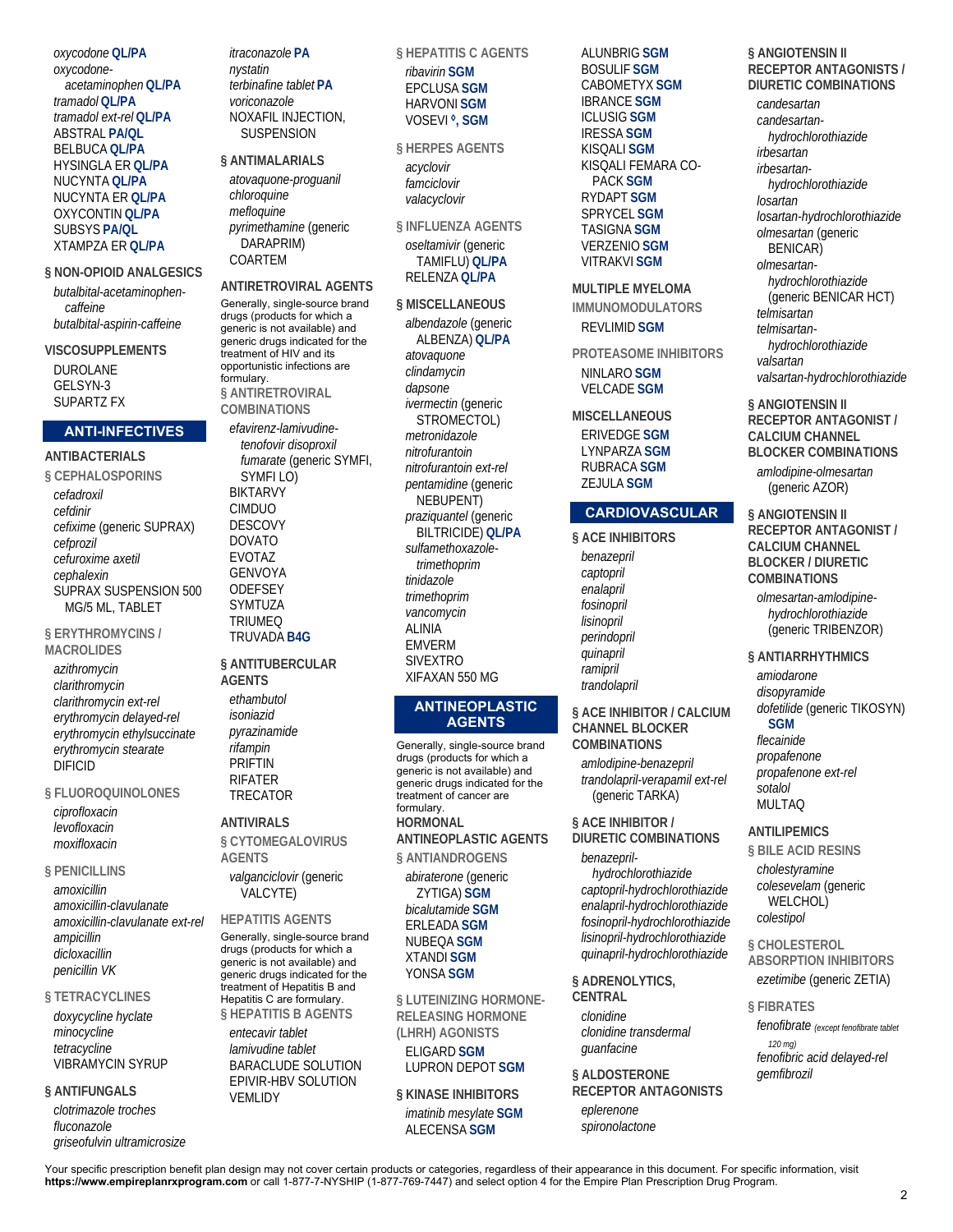**§ HMG-CoA REDUCTASE INHIBITORS / COMBINATIONS** 

- *atorvastatin ezetimibe-simvastatin* (generic VYTORIN) *fluvastatin lovastatin pravastatin rosuvastatin* (generic CRESTOR) *simvastatin*
- **§ NIACINS**  *niacin ext-rel*
- **§ OMEGA-3 FATTY ACIDS**  *omega-3 acid ethyl esters* VASCEPA

## **PCSK9 INHIBITORS**  REPATHA **SGM**

#### **§ BETA-BLOCKERS**

*atenolol bisoprolol carvedilol labetalol metoprolol succinate ext-rel metoprolol tartrate nadolol pindolol propranolol propranolol ext-rel* BYSTOLIC

#### **§ BETA-BLOCKER / DIURETIC COMBINATIONS**

*atenolol-chlorthalidone bisoprololhydrochlorothiazide metoprololhydrochlorothiazide*

# **§ CALCIUM CHANNEL**

**BLOCKERS**  *amlodipine diltiazem ext-rel felodipine ext-rel nifedipine ext-rel verapamil ext-rel*

**§ DIGITALIS GLYCOSIDES**  *digoxin digoxin pediatric elixir*

**DIRECT RENIN INHIBITORS / DIURETIC COMBINATIONS** 

*aliskiren* (generic TEKTURNA) TEKTURNA HCT

## **§ DIURETICS**

*acetazolamide acetazolamide ext-rel amiloride amiloride-hydrochlorothiazide bumetanide chlorthalidone*

*furosemide hydrochlorothiazide indapamide methazolamide metolazone spironolactonehydrochlorothiazide torsemide triamterene triamterenehydrochlorothiazide*

**HEART FAILURE**  BIDIL CORLANOR ENTRESTO

**NITRATES § ORAL**  *isosorbide dinitrate isosorbide mononitrate isosorbide mononitrate extrel*

## **§ SUBLINGUAL / TRANSLINGUAL**  *nitroglycerin lingual spray*

*nitroglycerin sublingual tablet* (generic NITROSTAT)

**§ TRANSDERMAL**  *nitroglycerin transdermal*

## **PULMONARY ARTERIAL HYPERTENSION**

**§ ENDOTHELIN RECEPTOR ANTAGONISTS**  *ambrisentan* (generic LETAIRIS) **SGM** *bosentan* (generic TRACLEER) **SGM** OPSUMIT **SGM**

**§ PHOSPHODIESTERASE INHIBITORS** 

## *sildenafil 20 mg* **SGM**

**PROSTACYCLIN RECEPTOR AGONISTS**  UPTRAVI **SGM**

#### **PROSTAGLANDIN VASODILATORS**

REMODULIN **SGM** TYVASO **SGM** VELETRI **SGM** VENTAVIS **SGM**

**SOLUBLE GUANYLATE CYCLASE STIMULATORS**  ADEMPAS **SGM**

## **§ MISCELLANEOUS**  *hydralazine*

*methyldopa midodrine phenoxybenzamine* (generic DIBENZYLINE)

*ranolazine ext-rel* (generic RANEXA)

## **CENTRAL NERVOUS SYSTEM**

**ANTIANXIETY § BENZODIAZEPINES**  *alprazolam clonazepam tablet diazepam lorazepam oxazepam*

**§ MISCELLANEOUS**  *buspirone clomipramine fluvoxamine*

**§ ANTICONVULSANTS**  *carbamazepine carbamazepine ext-rel diazepam rectal gel divalproex sodium divalproex sodium ext-rel ethosuximide gabapentin lamotrigine lamotrigine ext-rel lamotrigine orally disintegrating tablet* (generic LAMICTAL ODT) *levetiracetam levetiracetam ext-rel oxcarbazepine phenobarbital phenytoin phenytoin sodium extended primidone tiagabine topiramate valproic acid zonisamide* DILANTIN 30 MG FYCOMPA OXTELLAR XR QUDEXY XR TROKENDI XR VIMPAT

## **§ ANTIDEMENTIA**

*donepezil galantamine galantamine ext-rel memantine* (generic NAMENDA) *rivastigmine rivastigmine transdermal* (generic EXELON PATCH) NAMZARIC

## **ANTIDEPRESSANTS**

**§ MONOAMINE OXIDASE INHIBITORS (MAOIs)**  *phenelzine tranylcypromine* MARPLAN

**§ SELECTIVE SEROTONIN REUPTAKE INHIBITORS (SSRIs)**  *citalopram escitalopram fluoxetine (except fluoxetine tablet 60 mg, fluoxetine tablet [generics for SARAFEM]) paroxetine HCl paroxetine HCl ext-rel sertraline* **TRINTELLIX** VIIBRYD

**§ SEROTONIN NOREPINEPHRINE REUPTAKE INHIBITORS (SNRIs)**  *duloxetine venlafaxine venlafaxine ext-rel*

# **§ TRICYCLIC**

**ANTIDEPRESSANTS (TCAs)**  *amitriptyline desipramine doxepin* (generic SINEQUAN) *imipramine HCl nortriptyline*

## **§ MISCELLANEOUS**

**AGENTS**  *bupropion bupropion ext-rel (except bupropion ext-rel tablet 450 mg) mirtazapine trazodone*

# **§ ANTIPARKINSONIAN**

**AGENTS**  *amantadine benztropine bromocriptine carbidopa-levodopa carbidopa-levodopa ext-rel carbidopa-levodopaentacapone entacapone pramipexole pramipexole ext-rel* (generic MIRAPEX ER) *rasagiline* (generic AZILECT) *ropinirole selegiline trihexyphenidyl* APOKYN **SGM** NEUPRO PARLODEL 5 MG RYTARY ZELAPAR

## **ANTIPSYCHOTICS**

**§ ATYPICALS**  *aripiprazole* (generic ABILIFY) *clozapine olanzapine quetiapine*

*quetiapine ext-rel* (generic SEROQUEL XR) *risperidone ziprasidone* ABILIFY MAINTENA ARISTADA ARISTADA INITIO INVEGA SUSTENNA INVEGA TRINZA LATUDA RISPERDAL CONSTA VRAYLAR

**§ MISCELLANEOUS**  *chlorpromazine fluphenazine haloperidol perphenazine pimozide thiothixene trifluoperazine*

## **§ ATTENTION DEFICIT**

**HYPERACTIVITY DISORDER**  *amphetaminedextroamphetamine mixed salts atomoxetine* (generic STRATTERA) *dexmethylphenidate dexmethylphenidate ext-rel* (generic FOCALIN XR) *dextroamphetamine dextroamphetamine ext-rel guanfacine ext-rel* (generic INTUNIV) *methylphenidate methylphenidate ext-rel* ADDERALL XR **B4G** CONCERTA **B4G** MYDAYIS VYVANSE

# **§ FIBROMYALGIA**

*pregabalin* (generic LYRICA) **SAVELLA** 

**§ HUNTINGTON'S DISEASE AGENTS**  *tetrabenazine* (generic XENAZINE)

## **HYPNOTICS § BENZODIAZEPINES**  *temazepam*

**§ NONBENZODIAZEPINES**  *eszopiclone zolpidem zolpidem ext-rel*

**§ TRICYCLICS**  *doxepin* (generic SILENOR)

## **MIGRAINE**

BELSOMRA

**ACUTE MIGRAINE AGENTS § Ergotamine Derivatives**  *dihydroergotamine injection*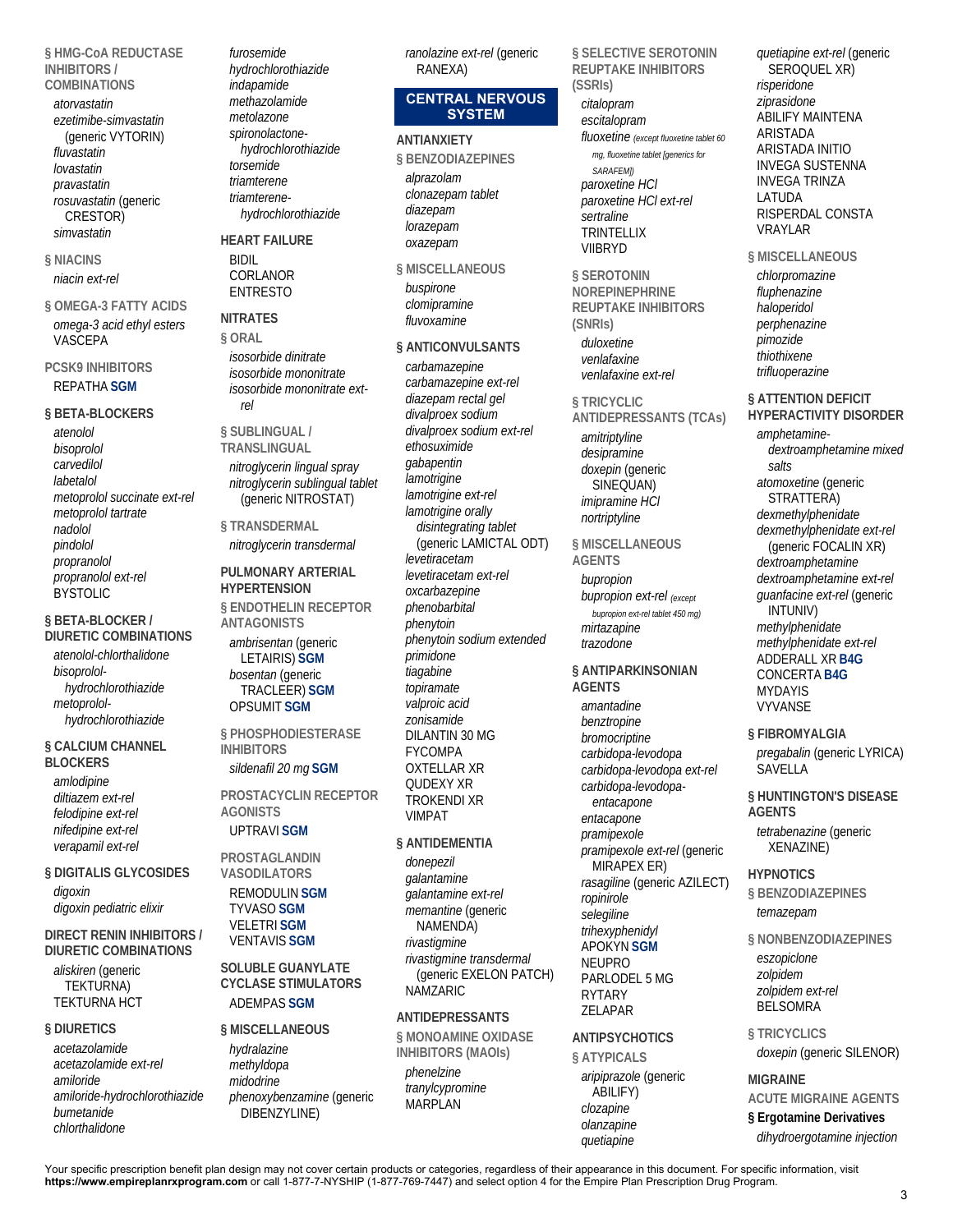**§ Triptans** 

*eletriptan* (generic RELPAX) **QL/PA** *naratriptan* **QL/PA** *rizatriptan* **QL** *sumatriptan injection* **QL/PA** *sumatriptan nasal spray* **QL/PA** *sumatriptan tablet* **QL/PA** *zolmitriptan* **QL/PA** ZEMBRACE SYMTOUCH ZOMIG NASAL SPRAY **QL/PA**

**Miscellaneous**  NURTEC ODT

**PREVENTIVE MIGRAINE AGENTS** 

**Monoclonal Antibodies**  AIMOVIG AJOVY EMGALITY

**§ MOOD STABILIZERS**  *lithium carbonate lithium carbonate ext-rel*

**MOVEMENT DISORDERS**  AUSTEDO **SGM** INGREZZA **SGM**

**§ MULTIPLE SCLEROSIS AGENTS**  *dalfampridine ext-rel* (generic AMPYRA) **SGM** *dimethyl fumarate* (generic TECFIDERA) **SGM** *glatiramer* (generic COPAXONE) **SGM** AUBAGIO **SGM** BETASERON **SGM** COPAXONE 40 MG **SGM** GILENYA **SGM** MAYZENT REBIF **SGM** TYSABRI **SGM** VUMERITY

**§ MUSCULOSKELETAL THERAPY AGENTS** 

*baclofen carisoprodol 350 mg cyclobenzaprine (except* 

*cyclobenzaprine tablet 7.5 mg) dantrolene metaxalone methocarbamol orphenadrine-aspirin-caffeine tizanidine tablet*

**§ MYASTHENIA GRAVIS**  *pyridostigmine* (generic MESTINON) *pyridostigmine ext-rel* (generic MESTINON TIMESPAN)

**§ NARCOLEPSY**  *armodafinil* (generic NUVIGIL) **PA** *modafinil* **PA** SUNOSI

**POSTHERPETIC NEURALGIA**  GRALISE

**PSYCHOTHERAPEUTIC - MISCELLANEOUS** 

**§ ALCOHOL DETERRENTS**  *disulfiram* VIVITROL **SGM**

**§ OPIOID ANTAGONISTS**  *naloxone injection naltrexone* NARCAN NASAL SPRAY

**§ PARTIAL OPIOID AGONIST / OPIOID ANTAGONIST COMBINATIONS** 

*buprenorphine-naloxone sublingual tablet* ZUBSOLV

**PSEUDOBULBAR AFFECT AGENTS**  NUEDEXTA

**§ SMOKING DETERRENTS**  *bupropion ext-rel* CHANTIX **\*** NICOTROL NICOTROL NS

**§ VASOMOTOR SYMPTOM AGENTS**  *paroxetine mesylate* (generic BRISDELLE)

## **ENDOCRINE AND METABOLIC**

**ACROMEGALY**  SANDOSTATIN LAR **SGM** SIGNIFOR LAR **SGM** SOMATULINE DEPOT **SGM** SOMAVERT **SGM**

**§ ANDROGENS** 

*testosterone cypionate testosterone enanthate testosterone gel* (generic ANDROGEL 1.62%) *testosterone solution* ANDRODERM

**ANTIDIABETICS** 

**§ ALPHA-GLUCOSIDASE INHIBITORS**  *acarbose*

**AMYLIN ANALOGS**  SYMLINPEN

**§ BIGUANIDES**  *metformin*

*metformin ext-rel* (generic GLUCOPHAGE XR)

**§ BIGUANIDE / SULFONYLUREA COMBINATIONS**  *glipizide-metformin*

**DIPEPTIDYL PEPTIDASE-4 (DPP-4) INHIBITORS**  TRADJENTA

**DIPEPTIDYL PEPTIDASE-4 (DPP-4) INHIBITOR / BIGUANIDE COMBINATIONS**  JENTADUETO JENTADUETO XR

**INCRETIN MIMETIC AGENTS**  OZEMPIC RYBELSUS **TRULICITY** VICTOZA **INCRETIN MIMETIC AGENT /** 

**INSULIN COMBINATIONS SOLIQUA** XULTOPHY

**INSULINS**  FIASP HUMULIN R U-500 LANTUS LEVEMIR NOVOLIN 70/30 NOVOLIN N NOVOLIN R NOVOLOG NOVOLOG MIX 70/30 TOUJEO TRESIBA

**§ INSULIN SENSITIZERS**  *pioglitazone*

**§ INSULIN SENSITIZER / BIGUANIDE COMBINATIONS** 

*pioglitazone-metformin*

**§ INSULIN SENSITIZER / SULFONYLUREA COMBINATIONS**  *pioglitazone-glimepiride*

**§ MEGLITINIDES**  *nateglinide*

*repaglinide*

**SODIUM-GLUCOSE CO-TRANSPORTER 2 (SGLT2) INHIBITORS** 

FARXIGA *JARDIANCE* 

**SODIUM-GLUCOSE CO-TRANSPORTER 2 (SGLT2) INHIBITOR / BIGUANIDE COMBINATIONS**  SYNJARDY SYNJARDY XR

XIGDUO XR

**SODIUM-GLUCOSE CO-TRANSPORTER 2 (SGLT2) INHIBITOR / DIPEPTIDYL PEPTIDASE-4 (DPP-4) INHIBITOR COMBINATIONS**  GLYXAMBI **OTERN** 

**§ SULFONYLUREAS**  *glimepiride glipizide glipizide ext-rel*

**ANTIOBESITY INJECTABLE**  SAXENDA **PA**

**ORAL** 

CONTRAVE **PA**

**CALCIUM RECEPTOR ANTAGONISTS**  *cinacalcet* (generic SENSIPAR) **SGM**

**CALCIUM REGULATORS § BISPHOSPHONATES**  *alendronate*

*ibandronate risedronate*

**§ CALCITONINS**  *calcitonin-salmon*

**PARATHYROID HORMONES**  FORTEO **SGM** TYMLOS **SGM**

**CONTRACEPTIVES** 

**§ MONOPHASIC**  *ethinyl estradiol-desogestrel ethinyl estradioldrospirenone ethinyl estradioldrospirenone-levomefolate* (generic BEYAZ, SAFYRAL) *ethinyl estradiol-ethynodiol diacetate ethinyl estradiollevonorgestrel ethinyl estradiolnorethindrone acetate ethinyl estradiolnorethindrone acetate* (generic MINASTRIN 24 FE) *ethinyl estradiol-norgestimate ethinyl estradiol-norgestrel* **§ BIPHASIC** 

*ethinyl estradiol-desogestrel* LO LOESTRIN FE

*ethinyl estradiol-desogestrel*

**§ TRIPHASIC** 

*ethinyl estradiollevonorgestrel ethinyl estradiolnorethindrone ethinyl estradiol-norgestimate*

**FOUR PHASE**  NATAZIA

**§ EXTENDED CYCLE**  *ethinyl estradiollevonorgestrel*

**§ PROGESTIN ONLY**  *norethindrone*

**§ INJECTABLE**  *medroxyprogesterone acetate 150 mg/mL* DEPO-SUBQ PROVERA

**PROGESTIN INTRAUTERINE DEVICE**  KYLEENA MIRENA SKYLA

**§ TRANSDERMAL**  *ethinyl estradiolnorelgestromin*

**§ VAGINAL**  *ethinyl estradiol-etonogestrel* (generic NUVARING)

**§ ENDOMETRIOSIS**  *danazol* ORILISSA SYNAREL

**ESTROGENS** 

**§ ORAL**  *estradiol* PREMARIN

**§ TRANSDERMAL**  *estradiol* DIVIGEL EVAMIST

**§ VAGINAL** 

*estradiol vaginal cream* (generic ESTRACE) *estradiol vaginal tablet* (generic VAGIFEM) ESTRING PREMARIN CREAM

**ESTROGEN / PROGESTINS § ORAL**  *estradiol-norethindrone*

*ethinyl estradiolnorethindrone acetate* PREFEST PREMPHASE PREMPRO

**§ TRANSDERMAL**  CLIMARA PRO COMBIPATCH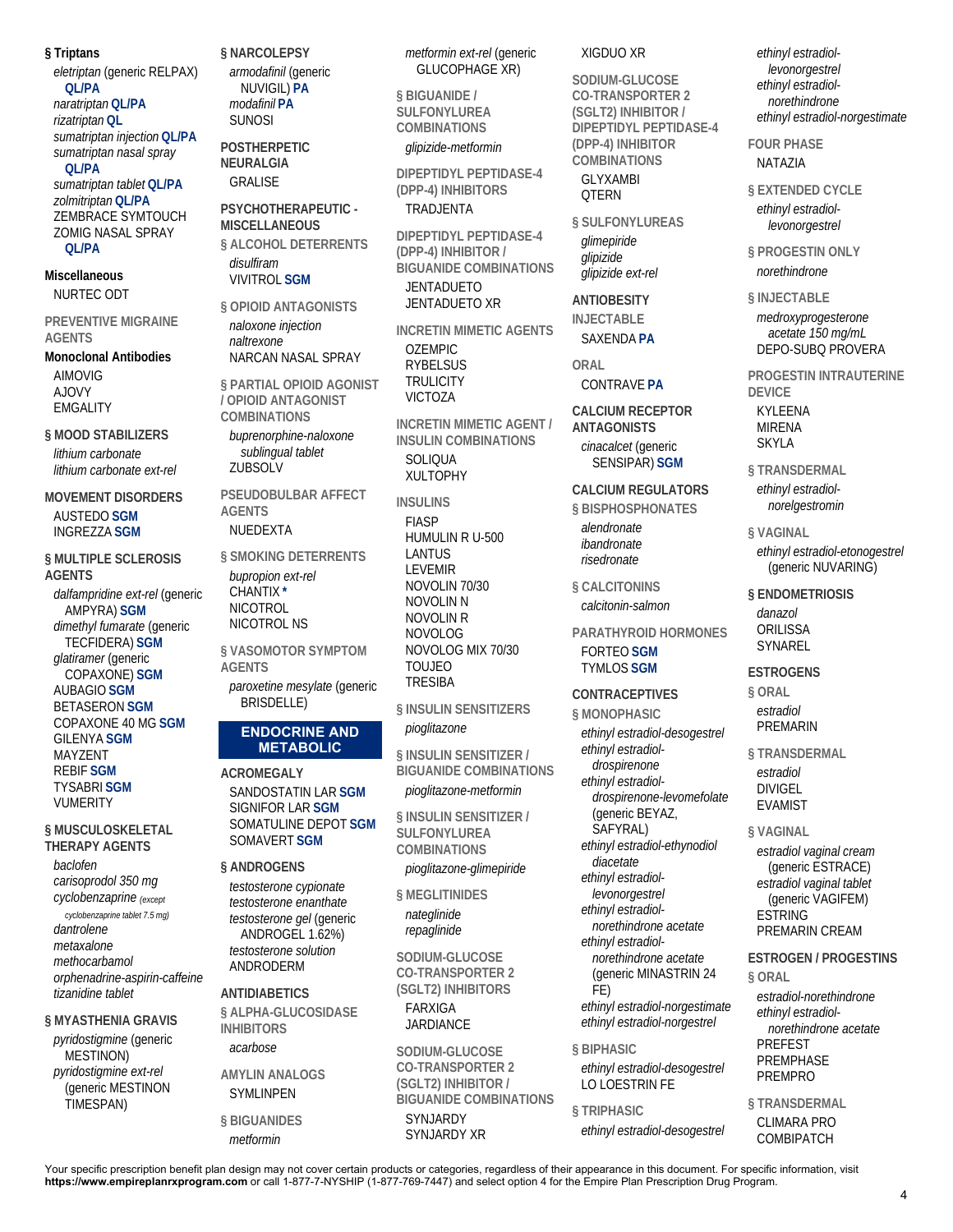**ESTROGEN / SELECTIVE ESTROGEN RECEPTOR MODULATOR COMBINATIONS**  DUAVEE

#### **FERTILITY REGULATORS**

**GNRH / LHRH ANTAGONISTS** 

*ganirelix acetate* (generic GANIRELIX) **SGM** CETROTIDE **SGM**

**§ OVULATION STIMULANTS, GONADOTROPINS** 

*chorionic gonadotropin novarel* **SGM** GONAL-F **SGM** GONAL-F RFF **SGM** OVIDREL **SGM**

**§ OVULATION STIMULANTS, SYNTHETIC**  *clomiphene*

**GAUCHER DISEASE**  CERDELGA **SGM** CEREZYME **SGM**

**§ GLUCOCORTICOIDS**  *dexamethasone fludrocortisone hydrocortisone methylprednisolone prednisolone sodium phosphate prednisolone syrup prednisone* RAYOS

**§ GLUCOSE ELEVATING AGENTS** 

*diazoxide* (generic PROGLYCEM) GLUCAGEN HYPOKIT GLUCAGON EMERGENCY KIT

**HUMAN GROWTH HORMONES**  GENOTROPIN **SGM** HUMATROPE **SGM** SEROSTIM **SGM** ZORBTIVE **SGM**

**§ HYPERPARATHYROID TREATMENT, VITAMIN D ANALOGS**  *calcitriol (1,25-D3) paricalcitol* (generic ZEMPLAR)

**PHENYLKETONURIA TREATMENT AGENTS**  KUVAN **SGM**

**§ PHOSPHATE BINDER AGENTS** 

*calcium acetate*

*sevelamer carbonate* (generic RENVELA) **PHOSLYRA** VELPHORO

**POTASSIUM-REMOVING AGENTS**  LOKELMA VELTASSA

**PROGESTINS § ORAL** 

*medroxyprogesterone norethindrone progesterone, micronized*

**VAGINAL CRINONE** ENDOMETRIN

**§ SELECTIVE ESTROGEN RECEPTOR MODULATORS**  *raloxifene* **OSPHENA** 

**THYROID AGENTS** 

**§ ANTITHYROID AGENTS**  *methimazole propylthiouracil*

**§ THYROID SUPPLEMENTS**  *levothyroxine liothyronine*

**§ VASOPRESSINS**  *desmopressin spray, tablet*

**§ VASOPRESSIN RECEPTOR ANTAGONISTS**  *tolvaptan* (generic SAMSCA) **SGM** SAMSCA 15 MG **SGM**

**§ MISCELLANEOUS**  *cabergoline levocarnitine* H.P. ACTHAR **SGM**

## **GASTROINTESTINAL**

**§ ANTIDIARRHEALS**  *diphenoxylate-atropine loperamide*

**§ ANTIEMETICS** 

*doxylamine-pyridoxine delayed-rel* (generic DICLEGIS) *dronabinol granisetron meclizine metoclopramide ondansetron prochlorperazine promethazine trimethobenzamide* **SANCUSO** VARUBI

**§ ANTISPASMODICS**  *chlordiazepoxide-clidinium*

*dicyclomine hyoscyamine sulfate hyoscyamine sulfate ext-rel hyoscyamine sulfate orally disintegrating tablet*

**§ CHOLELITHOLYTICS**  *ursodiol*

**§ H2 RECEPTOR ANTAGONISTS**  *cimetidine famotidine*

**INFLAMMATORY BOWEL DISEASE § ORAL AGENTS**  *balsalazide*

*budesonide delayed-rel capsule budesonide ext-rel tabs* (generic UCERIS) *mesalamine delayed-rel* (generic LIALDA) *mesalamine ext-rel* (generic APRISO) *sulfasalazine sulfasalazine delayed-rel* PENTASA

**§ RECTAL AGENTS** 

*hydrocortisone enema mesalamine suppository* (generic CANASA) *mesalamine suspension* CORTIFOAM

**§ IRRITABLE BOWEL SYNDROME**  *alosetron* (generic LOTRONEX) AMITIZA LINZESS VIBERZI

**§ LAXATIVES**  *lactulose solution peg 3350-electrolytes polyethylene glycol 3350* SUPREP

**OPIOID-INDUCED CONSTIPATION**  MOVANTIK

**PANCREATIC ENZYMES**  CREON VIOKACE ZENPEP

**§ PROSTAGLANDINS**  *misoprostol*

**§ PROTON PUMP INHIBITORS**  *lansoprazole omeprazole*

*pantoprazole* DEXILANT

**§ SALIVA STIMULANTS**  *cevimeline pilocarpine tablet*

**STEROIDS, RECTAL**  EPIFOAM PROCTOFOAM-HC

**§ ULCER THERAPY COMBINATIONS**  PYLERA

**§ MISCELLANEOUS**  *sucralfate tablet*

## **GENITOURINARY**

**§ BENIGN PROSTATIC HYPERPLASIA**  *alfuzosin ext-rel doxazosin dutasteride* (generic AVODART) *dutasteride-tamsulosin* (generic JALYN) *finasteride silodosin* (generic RAPAFLO) *tamsulosin terazosin*

**ERECTILE DYSFUNCTION ALPROSTADIL AGENTS**  MUSE **QL**

**§ PHOSPHODIESTERASE INHIBITORS** 

*sildenafil* (generic VIAGRA) **QL** *tadalafil* (generic CIALIS) **QL/PA**

**§ URINARY** 

**ANTISPASMODICS**  *oxybutynin oxybutynin ext-rel*

*solifenacin* (generic VESICARE) *tolterodine tolterodine ext-rel trospium trospium ext-rel* **MYRBETRIQ** TOVIAZ

**§ VAGINAL ANTI-INFECTIVES** 

> *clindamycin metronidazole terconazole* CLEOCIN SUPPOSITORY

**§ MISCELLANEOUS**  *bethanechol phenazopyridine potassium citrate ext-rel* **ELMIRON** 

#### **HEMATOLOGIC**

**ANTICOAGULANTS** 

**§ INJECTABLE**  *enoxaparin* FRAGMIN

**§ ORAL**  *warfarin* ELIQUIS XARELTO

**§ SYNTHETIC HEPARINOID-LIKE AGENTS**  *fondaparinux*

**HEMATOPOIETIC GROWTH FACTORS**  ARANESP **SGM** EPOGEN **SGM** NEULASTA **SGM** NIVESTYM **SGM** RETACRIT **SGM** UDENYCA **SGM**

**HEMOPHILIA A AGENTS**  ADYNOVATE JIVI KOGENATE FS KOVALTRY NOVOEIGHT NUWIQ

**HEMOPHILIA B AGENTS**  REBINYN

**IDIOPATHIC THROMBOCYTOPENIC PURPURA AGENTS**  PROMACTA **SGM**

**PAROXYSMAL NOCTURNAL HEMOGLOBINURIA (PNH) AGENTS**  SOLIRIS **SGM**

**§ PLATELET AGGREGATION INHIBITORS**  *clopidogrel dipyridamole dipyridamole ext-rel-aspirin* (generic AGGRENOX) *prasugrel* (generic EFFIENT) **BRILINTA** 

**§ PLATELET SYNTHESIS INHIBITORS**  *anagrelide*

**STEM CELL MOBILIZERS**  MOZOBIL **SGM**

**THROMBOCYTOPENIA AGENTS**  MULPLETA

**§ MISCELLANEOUS**  *cilostazol deferasirox* (generic EXJADE) **SGM**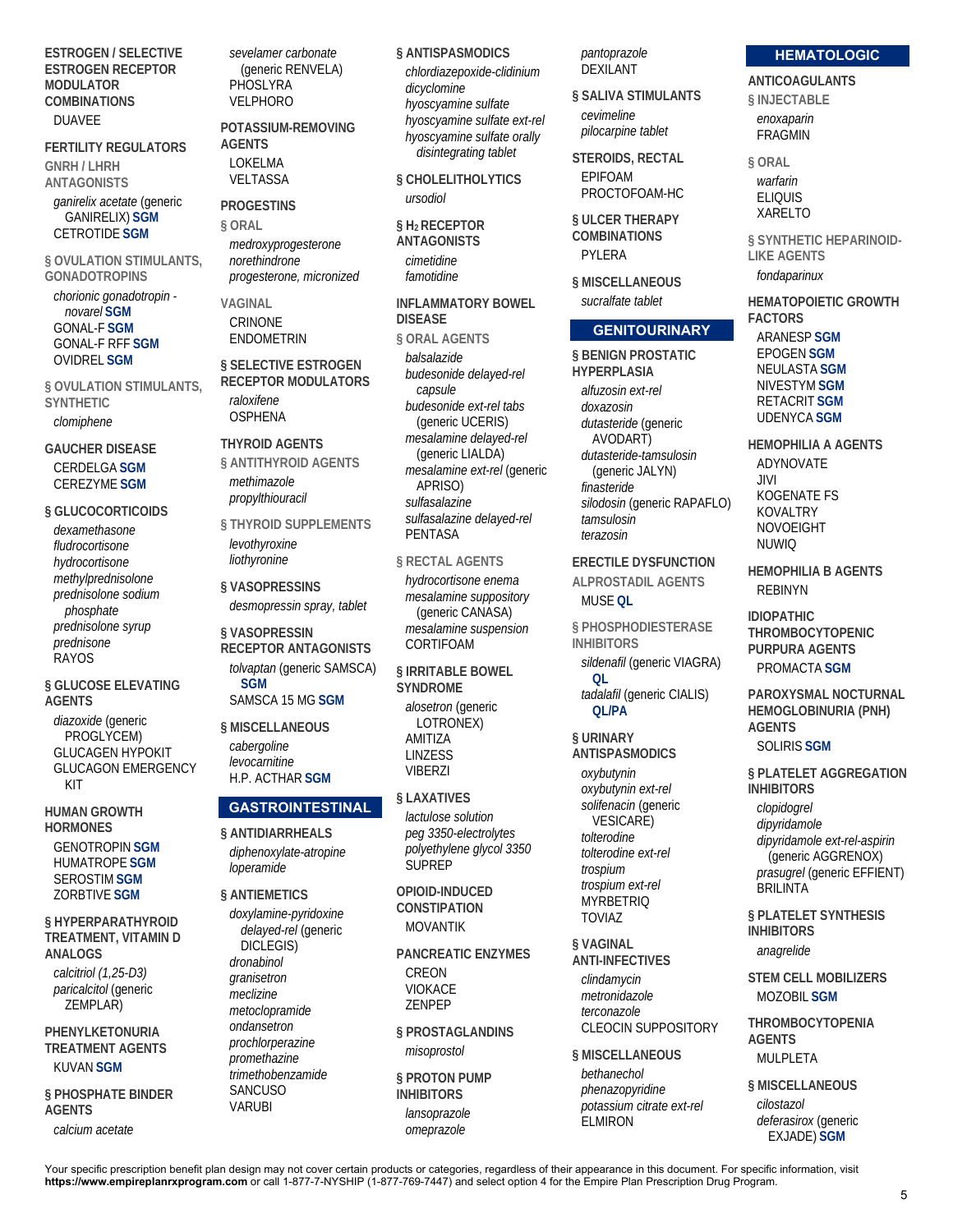CHEMET

## **IMMUNOLOGIC AGENTS**

## **AUTOIMMUNE AGENTS**

COSENTYX **SGM** ENBREL **SGM** HUMIRA **SGM** OTEZLA **SGM** RINVOQ **SGM** SKYRIZI **SGM** STELARA **SGM** TREMFYA **SGM** XELJANZ **SGM** XELJANZ XR **SGM**

**§ DISEASE-MODIFYING ANTIRHEUMATIC DRUGS (DMARDs)** 

*hydroxychloroquine leflunomide methotrexate* OTREXUP **SGM** RASUVO **SGM**

**HEREDITARY ANGIOEDEMA**  RUCONEST **SGM**

**IMMUNOMODULATORS INTERFERONS** 

## INTRON A **SGM**

**MISCELLANEOUS**  ILARIS **SGM**

**§ IMMUNOSUPPRESSANTS**  Generally, single-source brand drugs (products for which a generic is not available) and generic drugs indicated for the prevention of transplant rejection are formulary.

#### **NUTRITIONAL / SUPPLEMENTS**

**VITAMINS AND MINERALS § FOLIC ACID / COMBINATIONS** 

*folic acid folic acid-vitamin B6-vitamin B12* FOLTX

**§ PRENATAL VITAMINS**  *prenatal vitamins* **CITRANATAL** 

**§ MISCELLANEOUS**  *phytonadione* (generic MEPHYTON) NASCOBAL

## **RESPIRATORY**

**ALPHA-1 ANTITRYPSIN DEFICIENCY AGENTS**  ARALAST NP **SGM** PROLASTIN-C **SGM**

**§ ANAPHYLAXIS TREATMENT AGENTS**  *epinephrine auto-injector* EPIPEN EPIPEN JR

**§ ANTICHOLINERGICS**  *ipratropium inhalation solution* INCRUSE ELLIPTA SPIRIVA

## **ANTICHOLINERGIC / BETA AGONIST COMBINATIONS**

**§ SHORT ACTING**  *ipratropium-albuterol inhalation solution* BEVESPI AEROSPHERE COMBIVENT RESPIMAT STIOLTO RESPIMAT

**LONG ACTING**  ANORO ELLIPTA

**ANTICHOLINERGIC / BETA AGONIST / STEROID INHALANT COMBINATIONS**  TRELEGY ELLIPTA

**§ ANTIHISTAMINES, LOW SEDATING**  *levocetirizine*

**§ ANTIHISTAMINES, SEDATING** 

*clemastine 2.68 mg cyproheptadine hydroxyzine HCl*

**§ ANTITUSSIVES**  *benzonatate*

## **ANTITUSSIVE COMBINATIONS**

**§ OPIOID**  *codeine-chlorpheniraminepseudoephedrine codeine-guaifenesin liquid codeine-guaifenesinpseudoephedrine codeine-promethazine codeine-promethazinephenylephrine hydrocodone-homatropine*

**§ NON-OPIOID** 

*dextromethorphanbrompheniraminepseudoephedrine dextromethorphanpromethazine*

#### **BETA AGONISTS, INHAI ANTS**

**§ SHORT ACTING**  *albuterol inhalation solution albuterol sulfate CFC-free aerosol* (generic PROAIR HFA)

*levalbuterol inhalation solution* PROAIR HFA PROAIR RESPICLICK

**LONG ACTING Hand-held Active Inhalation**  ARCAPTA SEREVENT

STRIVERDI RESPIMAT

**Nebulized Passive Inhalation**  PERFOROMIST

**§ BETA AGONISTS, ORAL**  *albuterol albuterol ext-rel terbutaline*

**§ CYSTIC FIBROSIS**  *tobramycin inhalation solution* (generic KITABIS, TOBI) **SGM** BETHKIS **B4G, SGM** CAYSTON **SGM** PULMOZYME **SGM**

**§ LEUKOTRIENE MODULATORS**  *montelukast zafirlukast*

**§ MAST CELL STABILIZERS**  *cromolyn inhalation solution*

**§ NASAL ANTIHISTAMINES**  *azelastine*

**§ NASAL STEROIDS**  *flunisolide fluticasone mometasone* (generic NASONEX) *triamcinolone*

**PHOSPHODIESTERASE-4 INHIBITORS**  DALIRESP

**PULMONARY FIBROSIS AGENTS**  ESBRIET **SGM** OFEV **SGM**

**SEVERE ASTHMA**  DUPIXENT **SGM** FASENRA **SGM** NUCALA **SGM** XOLAIR **SGM**

**§ STEROID / BETA AGONIST COMBINATIONS**  ADVAIR DISKUS **B4G** ADVAIR HFA BREO ELLIPTA SYMBICORT **B4G**

**§ STEROID INHALANTS**  *budesonide inhalation suspension*

ARNUITY ELLIPTA FLOVENT DISKUS FLOVENT HFA PULMICORT FLEXHALER QVAR REDIHALER

**§ XANTHINES**  *theophylline ext-rel tablet* **ELIXOPHYLLIN** THEO-24

**MISCELLANEOUS**  *ipratropium spray*

## **TOPICAL**

**DERMATOLOGY ACNE § Oral**  *isotretinoin*

**§ Topical**  *adapalene (except adapalene pads or adapalene solution)* **PA** *benzoyl peroxide clindamycin gel, solution clindamycin-benzoyl peroxide* (generic ACANYA, BENZACLIN) *erythromycin solution erythromycin-benzoyl peroxide sulfacetamide lotion 10% tazarotene* (generic TAZORAC) **PA** *tretinoin* **PA** *tretinoin gel microsphere* **PA**

**§ ACTINIC KERATOSIS**  *fluorouracil imiquimod* PICATO

## **§ ANTIBIOTICS**

*gentamicin mupirocin silver sulfadiazine*

**§ ANTIFUNGALS** 

*ciclopirox clotrimazole econazole ketoconazole (except ketoconazole foam) luliconazole* (generic LUZU) *naftifine cream 2%, gel 1%* (generic NAFTIN) *nystatin* NAFTIN GEL 2%

**ANTIPSORIATICS** 

**§ Oral**  *acitretin methoxsalen*

## **§ Topical**

*calcipotriene ointment, solution* SORILUX

**§ ATOPIC DERMATITIS**  *pimecrolimus* (generic ELIDEL) *tacrolimus* (generic PROTOPIC) **EUCRISA** 

**CORTICOSTEROIDS** 

## **§ Low Potency**

*alclometasone desonide fluocinolone hydrocortisone* CAPEX SHAMPOO TEXACORT SOLUTION

**§ Medium Potency** 

*betamethasone valerate fluticasone hydrocortisone butyrate cream, lotion, ointment, solution hydrocortisone valerate mometasone triamcinolone cream, lotion, ointment*

## **§ High Potency**

*betamethasone dipropionate desoximetasone fluocinonide (except fluocinonide cream 0.1%)*

## **§ Very High Potency**

*betamethasone dipropionate augmented clobetasol, except shampoo halobetasol*

**§ EMOLLIENTS**  *ammonium lactate 12%*

**§ LOCAL ANESTHETICS**  *lidocaine-prilocaine* **QL/PA**

**§ ROSACEA**  *azelaic acid* (generic FINACEA GEL)

*doxycycline monohydrate* (generic ORACEA) *metronidazole* FINACEA FOAM MIRVASO SOOLANTRA

**§ SCABICIDES AND PEDICULICIDES** 

*crotamiton malathion permethrin 5%*

**§ MISCELLANEOUS SKIN AND MUCOUS MEMBRANE**  *podofilox* CONDYLOX GEL DENAVIR REGRANEX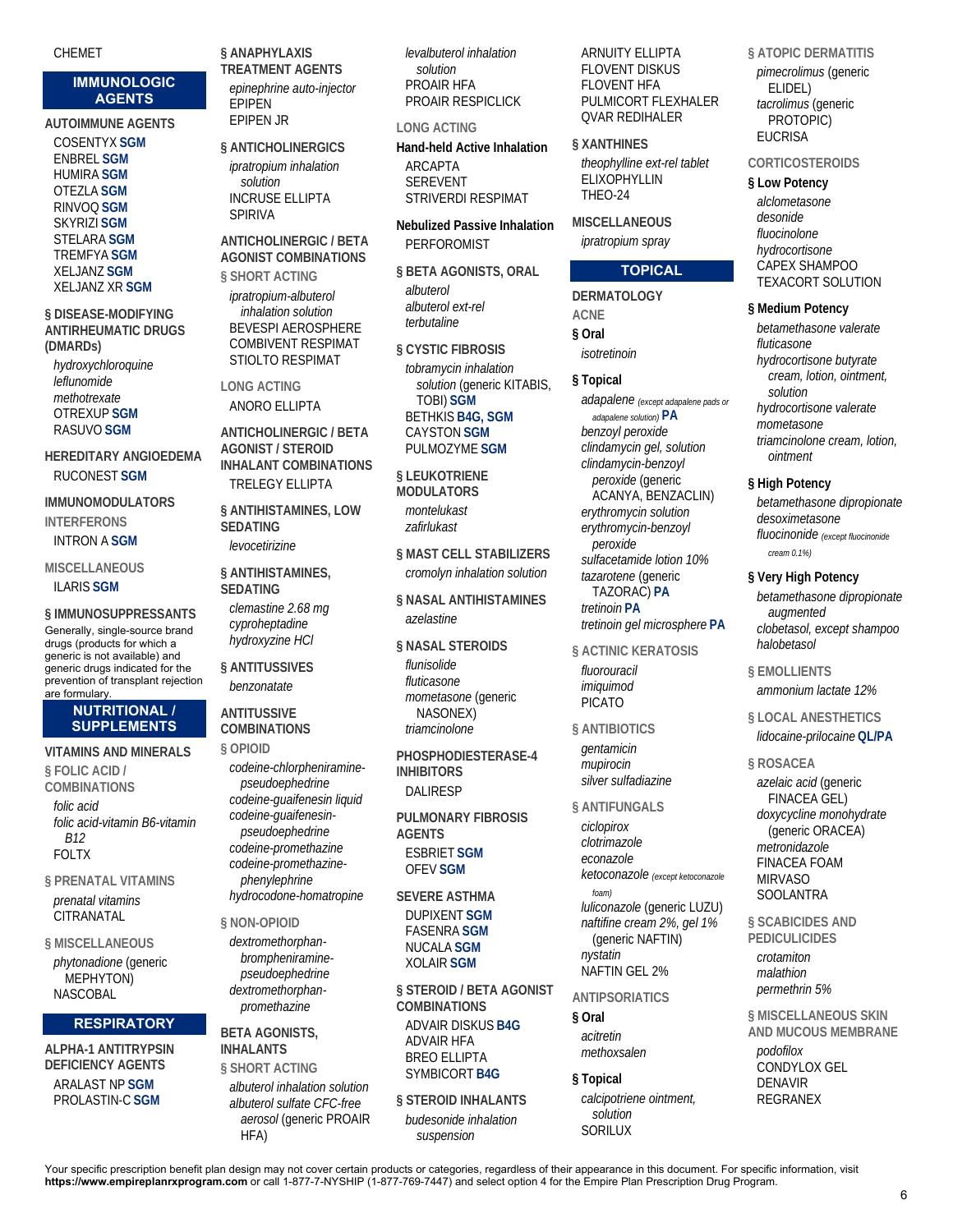**MOUTH / THROAT / DENTAL AGENTS § ANESTHETICS - TOPICAL** 

**ORAL** 

# *lidocaine viscous*

**PROTECTANTS**  MUGARD

**§ STEROIDS - MOUTH / THROAT** 

## *triamcinolone paste*

## **OPHTHALMIC**

**§ ANTIALLERGICS**  *azelastine cromolyn sodium olopatadine* LASTACAFT PAZEO

## **§ ANTI-INFECTIVES**

*bacitracin ciprofloxacin erythromycin gentamicin levofloxacin moxifloxacin* (generic MOXEZA, VIGAMOX) *neomycin-polymyxin Bgramicidin ofloxacin polymyxin B-bacitracin polymyxin B-trimethoprim sulfacetamide ointment, solution 10% tobramycin* **BESIVANCE** 

#### **§ ANTI-INFECTIVE / ANTI-INFLAMMATORY COMBINATIONS**

*neomycin-polymyxin Bbacitracin-hydrocortisone neomycin-polymyxin Bdexamethasone neomycin-polymyxin Bhydrocortisone sulfacetamide-prednisolone phosphate 10%/0.25% tobramycin-dexamethasone suspension 0.3%/0.1%* ZYLET

## **ANTI-INFLAMMATORIES**

#### **§ Nonsteroidal**

*bromfenac diclofenac*

*aliskiren* (generic

*ketorolac* ACUVAIL ILEVRO

#### **§ Steroidal**

*dexamethasone fluorometholone loteprednol* (generic LOTEMAX) *prednisolone acetate 1%* FML FORTE FML S.O.P. PRED MILD

**§ ANTIVIRALS**  *trifluridine*

#### **BETA-BLOCKERS**

#### **§ Nonselective**

*levobunolol timolol maleate solution* BETIMOL

**Selective** 

# BETOPTIC S

**§ CARBONIC ANHYDRASE INHIBITORS**  *dorzolamide* AZOPT

**§ CARBONIC ANHYDRASE INHIBITOR / BETA-BLOCKER COMBINATIONS** 

## *dorzolamide-timolol*

**CARBONIC ANHYDRASE INHIBITOR / SYMPATHOMIMETIC COMBINATIONS SIMBRINZA** 

## **DRY EYE DISEASE**  RESTASIS XIIDRA

**§ PROSTAGLANDINS** 

*latanoprost travoprost* (generic TRAVATAN Z)

**RETINAL DISORDERS**  EYLEA

LUCENTIS

**RHO KINASE INHIBITORS**  RHOPRESSA

#### **RHO KINASE INHIBITOR / PROSTAGLANDIN COMBINATIONS**  ROCKLATAN

**§ SYMPATHOMIMETICS**  *brimonidine 0.15%, 0.2%* ALPHAGAN P 0.1%

**SYMPATHOMIMETIC / BETA-BLOCKER COMBINATIONS**  COMBIGAN

**OTIC** 

**§ ANTI-INFECTIVES**  *acetic acid ofloxacin otic*

**§ ANTI-INFECTIVE / ANTI-INFLAMMATORY COMBINATIONS**  *ciprofloxacin-dexamethasone* (generic CIPRODEX) *neomycin-polymyxin Bhydrocortisone*

# **QUICK REFERENCE DRUG LIST**

## **A**

ABILIFY MAINTENA *abiraterone* (generic ZYTIGA) **SGM** ABSTRAL **PA/QL** *acarbose acetazolamide acetazolamide ext-rel acetic acid acitretin* ACUVAIL *acyclovir adapalene (except adapalene pads or adapalene solution)* **PA** ADDERALL XR **B4G** ADEMPAS **SGM** ADVAIR DISKUS **B4G** ADVAIR HFA ADYNOVATE AIMOVIG AJOVY *albendazole* (generic ALBENZA) **QL/PA** *albuterol albuterol ext-rel albuterol inhalation solution albuterol sulfate CFC-free aerosol* (generic PROAIR HFA) *alclometasone* ALECENSA **SGM** *alendronate alfuzosin ext-rel* ALINIA

TEKTURNA) *allopurinol alosetron* (generic LOTRONEX) ALPHAGAN P 0.1% *alprazolam* ALUNBRIG **SGM** *amantadine ambrisentan* (generic LETAIRIS) **SGM** *amiloride amiloride-hydrochlorothiazide amiodarone* AMITIZA *amitriptyline amlodipine amlodipine-benazepril amlodipine-olmesartan* (generic AZOR) *ammonium lactate 12% amoxicillin amoxicillin-clavulanate amoxicillin-clavulanate ext-rel amphetaminedextroamphetamine mixed salts ampicillin anagrelide* ANDRODERM ANORO ELLIPTA APOKYN **SGM** ARALAST NP **SGM** ARANESP **SGM** ARCAPTA

*aripiprazole* (generic ABILIFY) ARISTADA ARISTADA INITIO *armodafinil* (generic NUVIGIL) **PA** ARNUITY ELLIPTA *atenolol atenolol-chlorthalidone atomoxetine* (generic STRATTERA) *atorvastatin atovaquone atovaquone-proguanil* AUBAGIO **SGM** AUSTEDO **SGM** *azelaic acid* (generic FINACEA GEL) *azelastine azithromycin* AZOPT

## **B**

*bacitracin baclofen balsalazide* BARACLUDE SOLUTION BELBUCA **QL/PA** BELSOMRA *benazepril benazeprilhydrochlorothiazide benzonatate benzoyl peroxide benztropine*

**BESIVANCE** *betamethasone dipropionate betamethasone dipropionate augmented betamethasone valerate* BETASERON **SGM** *bethanechol* BETHKIS **B4G, SGM** BETIMOL BETOPTIC S BEVESPI AEROSPHERE *bicalutamide* **SGM** BIDIL BIKTARVY *bisoprolol bisoprololhydrochlorothiazide bosentan* (generic TRACLEER) **SGM** BOSULIF **SGM** BREO ELLIPTA BRILINTA *brimonidine 0.15%, 0.2% bromfenac bromocriptine budesonide delayed-rel capsule budesonide ext-rel tabs* (generic UCERIS) *budesonide inhalation suspension bumetanide buprenorphine transdermal* (generic BUTRANS) **QL/PA**

*buprenorphine-naloxone sublingual tablet bupropion bupropion ext-rel bupropion ext-rel (except bupropion ext-rel tablet 450 mg) buspirone butalbital-acetaminophencaffeine butalbital-aspirin-caffeine* BYSTOLIC

# **C**

*cabergoline* CABOMETYX **SGM** *calcipotriene ointment, solution calcitonin-salmon calcitriol (1,25-D3) calcium acetate candesartan candesartanhydrochlorothiazide* CAPEX SHAMPOO *captopril captopril-hydrochlorothiazide carbamazepine carbamazepine ext-rel carbidopa-levodopa carbidopa-levodopa ext-rel carbidopa-levodopaentacapone carisoprodol 350 mg carvedilol* CAYSTON **SGM**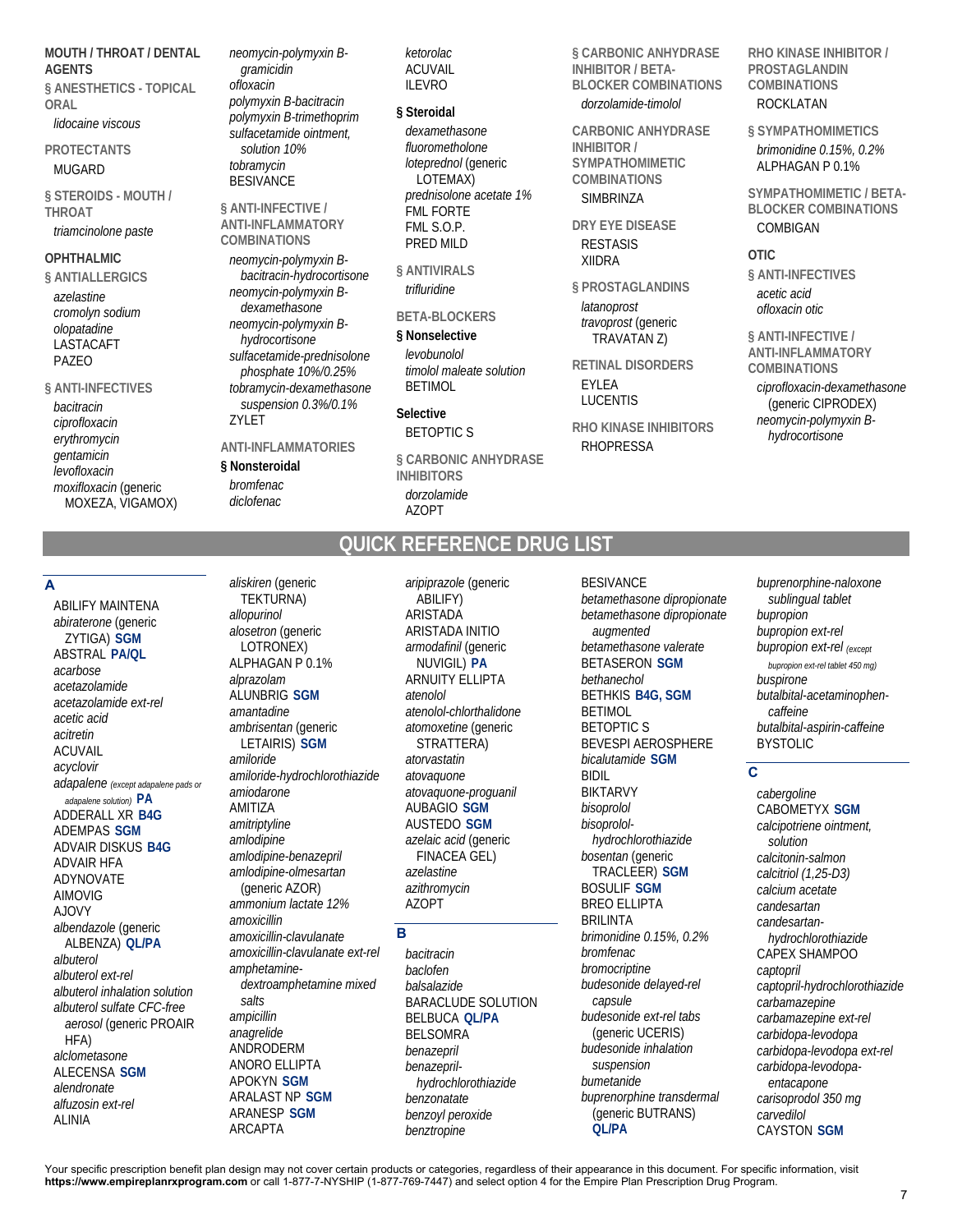*cefadroxil cefdinir cefixime* (generic SUPRAX) *cefprozil cefuroxime axetil celecoxib* (generic CELEBREX) *cephalexin* CERDELGA **SGM** CEREZYME **SGM** CETROTIDE **SGM** *cevimeline* CHANTIX **\*** CHEMET *chlordiazepoxide-clidinium chloroquine chlorpromazine chlorthalidone cholestyramine chorionic gonadotropin novarel* **SGM** *ciclopirox cilostazol* CIMDUO *cimetidine cinacalcet* (generic SENSIPAR) **SGM** *ciprofloxacin ciprofloxacin-dexamethasone* (generic CIPRODEX) *citalopram* CITRANATAL *clarithromycin clarithromycin ext-rel clemastine 2.68 mg* CLEOCIN SUPPOSITORY CLIMARA PRO *clindamycin clindamycin gel, solution clindamycin-benzoyl peroxide* (generic ACANYA, BENZACLIN) *clobetasol, except shampoo clomiphene clomipramine clonazepam tablet clonidine clonidine transdermal clopidogrel clotrimazole clotrimazole troches clozapine* COARTEM *codeine-acetaminophen* **QL** *codeine-chlorpheniraminepseudoephedrine codeine-guaifenesin liquid codeine-guaifenesinpseudoephedrine codeine-promethazine codeine-promethazinephenylephrine colchicine tablet* (generic COLCRYS) COLCRYS *colesevelam* (generic WELCHOL) *colestipol*

COMBIGAN COMBIPATCH COMBIVENT RESPIMAT CONCERTA **B4G** CONDYLOX GEL CONTRAVE **PA** COPAXONE 40 MG **SGM** CORLANOR CORTIFOAM COSENTYX **SGM** CREON CRINONE *cromolyn inhalation solution cromolyn sodium crotamiton cyclobenzaprine (except cyclobenzaprine tablet 7.5 mg) cyproheptadine*

## **D**

*dalfampridine ext-rel* (generic AMPYRA) **SGM** DALIRESP *danazol dantrolene dapsone deferasirox* (generic EXJADE) **SGM** DENAVIR DEPO-SUBQ PROVERA DESCOVY *desipramine desmopressin spray, tablet desonide desoximetasone dexamethasone* DEXILANT *dexmethylphenidate dexmethylphenidate ext-rel dexmethylphenidate ext-rel* (generic FOCALIN XR) *dextroamphetamine dextroamphetamine ext-rel dextromethorphanbrompheniraminepseudoephedrine dextromethorphanpromethazine diazepam diazepam rectal gel diazoxide* (generic PROGLYCEM) *diclofenac diclofenac sodium diclofenac sodium gel 1%* (generic VOLTAREN GEL) *diclofenac sodiummisoprostol dicloxacillin dicyclomine* DIFICID *diflunisal digoxin digoxin pediatric elixir dihydroergotamine injection* DILANTIN 30 MG *diltiazem ext-rel*

*dimethyl fumarate* (generic TECFIDERA) **SGM** *diphenoxylate-atropine dipyridamole dipyridamole ext-rel-aspirin* (generic AGGRENOX) *disopyramide disulfiram divalproex sodium divalproex sodium ext-rel* DIVIGEL *dofetilide* (generic TIKOSYN) **SGM** *donepezil dorzolamide dorzolamide-timolol* **DOVATO** *doxazosin doxepin* (generic SILENOR) *doxepin* (generic SINEQUAN) *doxycycline hyclate doxycycline monohydrate* (generic ORACEA) *doxylamine-pyridoxine delayed-rel* (generic DICLEGIS) *dronabinol* DUAVEE *duloxetine* DUPIXENT **SGM** DUROLANE *dutasteride* (generic AVODART) *dutasteride-tamsulosin* (generic JALYN)

# **E**

*econazole efavirenz-lamivudinetenofovir disoproxil fumarate* (generic SYMFI, SYMFI LO) *eletriptan* (generic RELPAX) **QL/PA** ELIGARD **SGM** ELIQUIS ELIXOPHYLLIN ELMIRON EMGALITY EMVERM *enalapril enalapril-hydrochlorothiazide* ENBREL **SGM** ENDOMETRIN *enoxaparin entacapone entecavir tablet* ENTRESTO EPCLUSA **SGM** EPIFOAM *epinephrine auto-injector* EPIPEN EPIPEN JR EPIVIR-HBV SOLUTION *eplerenone* EPOGEN **SGM** ERIVEDGE **SGM**

*erythromycin erythromycin delayed-rel erythromycin ethylsuccinate erythromycin solution erythromycin stearate erythromycin-benzoyl peroxide* ESBRIET **SGM** *escitalopram estradiol estradiol vaginal cream* (generic ESTRACE) *estradiol vaginal tablet* (generic VAGIFEM) *estradiol-norethindrone* ESTRING *eszopiclone ethambutol ethinyl estradiol-desogestrel ethinyl estradioldrospirenone ethinyl estradioldrospirenone-levomefolate* (generic BEYAZ, SAFYRAL) *ethinyl estradiol-ethynodiol diacetate ethinyl estradiol-etonogestrel* (generic NUVARING) *ethinyl estradiollevonorgestrel ethinyl estradiolnorelgestromin ethinyl estradiolnorethindrone ethinyl estradiolnorethindrone acetate ethinyl estradiolnorethindrone acetate* (generic MINASTRIN 24 FE) *ethinyl estradiol-norgestimate ethinyl estradiol-norgestrel ethosuximide etodolac* **EUCRISA** EVAMIST EVOTAZ EYLEA *ezetimibe* (generic ZETIA) *ezetimibe-simvastatin* (generic VYTORIN)

ERLEADA **SGM**

## **F**

*famciclovir famotidine* FARXIGA FASENRA **SGM** *febuxostat* (generic ULORIC) *felodipine ext-rel fenofibrate (except fenofibrate tablet 120 mg) fenofibric acid delayed-rel fentanyl citrate* (generic FENTORA) **PA/QL** *fentanyl transdermal* **QL/PA**

*fentanyl transmucosal lozenge* **PA/QL** FIASP FINACEA FOAM *finasteride flecainide* FLOVENT DISKUS FLOVENT HFA *fluconazole fludrocortisone flunisolide fluocinolone fluocinonide (except fluocinonide cream 0.1%) fluorometholone fluorouracil fluoxetine (except fluoxetine tablet 60 mg, fluoxetine tablet [generics for SARAFEM]) fluphenazine fluticasone fluvastatin fluvoxamine* FML FORTE FML S.O.P. *folic acid folic acid-vitamin B6-vitamin B12* FOLTX *fondaparinux* FORTEO **SGM** *fosinopril fosinopril-hydrochlorothiazide* FRAGMIN *furosemide* FYCOMPA

## **G**

*gabapentin galantamine galantamine ext-rel ganirelix acetate* (generic GANIRELIX) **SGM** GELSYN-3 *gemfibrozil* GENOTROPIN **SGM** *gentamicin* GENVOYA GILENYA **SGM** *glatiramer* (generic COPAXONE) **SGM** *glimepiride glipizide glipizide ext-rel glipizide-metformin* GLUCAGEN HYPOKIT GLUCAGON EMERGENCY KIT GLYXAMBI GONAL-F **SGM** GONAL-F RFF **SGM** GRALISE *granisetron griseofulvin ultramicrosize guanfacine guanfacine ext-rel* (generic INTUNIV)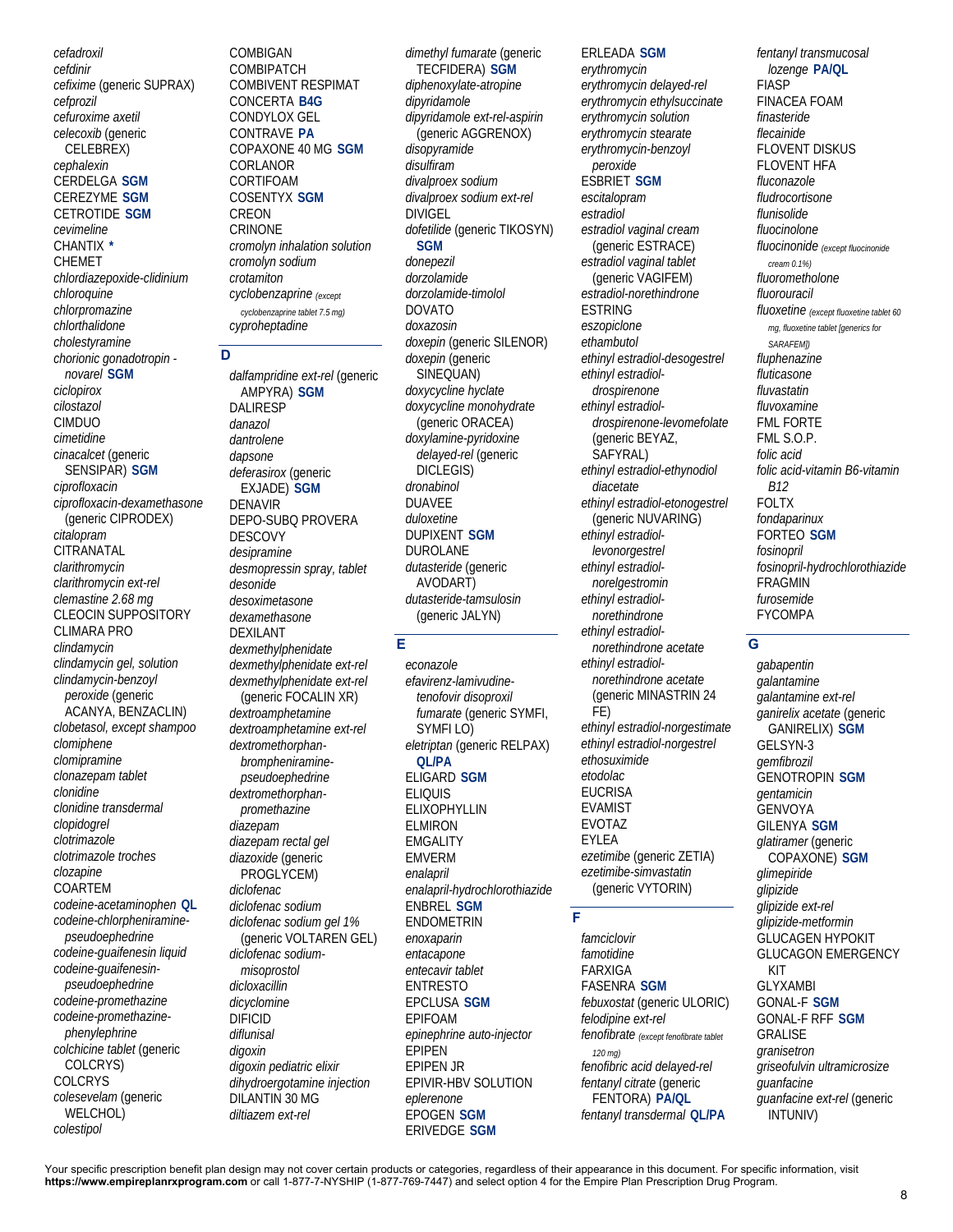## **H**

H.P. ACTHAR **SGM** *halobetasol*

*haloperidol* HARVONI **SGM** HUMATROPE **SGM** HUMIRA **SGM** HUMULIN R U-500 *hydralazine hydrochlorothiazide hydrocodone ext-rel* (generic ZOHYDRO ER) **QL/PA** *hydrocodone-acetaminophen (except hydrocodone-acetaminophen tablet 7.5-300 mg or hydrocodoneacetaminophen tablet 10-300 mg)* **QL/PA** *hydrocodone-homatropine hydrocortisone hydrocortisone butyrate cream, lotion, ointment, solution hydrocortisone enema hydrocortisone valerate hydromorphone* **QL/PA** *hydromorphone ext-rel* **QL/PA** *hydroxychloroquine hydroxyzine HCl hyoscyamine sulfate hyoscyamine sulfate ext-rel hyoscyamine sulfate orally disintegrating tablet* HYSINGLA ER **QL/PA**

**I** 

*ibandronate* IBRANCE **SGM** *ibuprofen* ICLUSIG **SGM** ILARIS **SGM** ILEVRO *imatinib mesylate* **SGM** *imipramine HCl imiquimod* INCRUSE ELLIPTA *indapamide* INGREZZA **SGM** INTRON A **SGM** INVEGA SUSTENNA INVEGA TRINZA *ipratropium inhalation solution ipratropium spray ipratropium-albuterol inhalation solution irbesartan irbesartanhydrochlorothiazide* IRESSA **SGM** *isoniazid isosorbide dinitrate isosorbide mononitrate isosorbide mononitrate extrel isotretinoin itraconazole* **PA**

*ivermectin* (generic STROMECTOL)

JARDIANCE **JENTADUETO** JENTADUETO XR JIVI

## **K**

**J** 

*ketoconazole (except ketoconazole foam) ketorolac* KISQALI **SGM** KISQALI FEMARA CO-PACK **SGM** KOGENATE FS KOVALTRY KUVAN **SGM** KYLEENA

#### **L**

*labetalol lactulose solution lamivudine tablet lamotrigine lamotrigine ext-rel lamotrigine orally disintegrating tablet* (generic LAMICTAL ODT) *lansoprazole* LANTUS LASTACAFT *latanoprost* LATUDA *leflunomide levalbuterol inhalation solution* LEVEMIR *levetiracetam levetiracetam ext-rel levobunolol levocarnitine levocetirizine levofloxacin levothyroxine lidocaine viscous lidocaine-prilocaine* **QL/PA** LINZESS *liothyronine lisinopril lisinopril-hydrochlorothiazide lithium carbonate lithium carbonate ext-rel* LO LOESTRIN FE LOKELMA *loperamide lorazepam losartan losartan-hydrochlorothiazide loteprednol* (generic LOTEMAX) *lovastatin* LUCENTIS *luliconazole* (generic LUZU) LUPRON DEPOT **SGM** LYNPARZA **SGM**

## **M**

*malathion* **MARPI AN** MAYZENT *meclizine medroxyprogesterone medroxyprogesterone acetate 150 mg/mL mefloquine meloxicam memantine* (generic NAMENDA) *mesalamine delayed-rel* (generic LIALDA) *mesalamine ext-rel* (generic APRISO) *mesalamine suppository* (generic CANASA) *mesalamine suspension metaxalone metformin metformin ext-rel* (generic GLUCOPHAGE XR) *methadone* **QL/PA** *methazolamide methimazole methocarbamol methotrexate methoxsalen methyldopa methylphenidate methylphenidate ext-rel methylprednisolone metoclopramide metolazone metoprolol succinate ext-rel metoprolol tartrate metoprololhydrochlorothiazide metronidazole midodrine minocycline* MIRENA *mirtazapine* MIRVASO *misoprostol modafinil* **PA** *mometasone montelukast morphine* **QL/PA** *morphine ext-rel* **QL/PA** *morphine suppository* **QL/PA** MOVANTIK *moxifloxacin* (generic MOXEZA, VIGAMOX) MOZOBIL **SGM** MUGARD MULPLETA MULTAQ *mupirocin* MUSE **QL** MYDAYIS MYRBETRIQ

# **N**

*nabumetone nadolol*

*naftifine cream 2%, gel 1%* (generic NAFTIN) NAFTIN GEL 2% *naloxone injection naltrexone* NAMZARIC *naproxen (except naproxen CR or naproxen suspension) naproxen sodium naratriptan* **QL/PA** NARCAN NASAL SPRAY NASCOBAL NATAZIA *nateglinide neomycin-polymyxin Bbacitracin-hydrocortisone neomycin-polymyxin Bdexamethasone neomycin-polymyxin Bgramicidin neomycin-polymyxin Bhydrocortisone* NEULASTA **SGM** NEUPRO *niacin ext-rel* NICOTROL NICOTROL NS *nifedipine ext-rel* NINLARO **SGM** *nitrofurantoin nitrofurantoin ext-rel nitroglycerin lingual spray nitroglycerin sublingual tablet* (generic NITROSTAT) *nitroglycerin transdermal* NIVESTYM **SGM** *norethindrone nortriptyline* NOVOEIGHT NOVOLIN 70/30 NOVOLIN N NOVOLIN R NOVOLOG NOVOLOG MIX 70/30 NOXAFIL INJECTION, **SUSPENSION** NUBEQA **SGM** NUCALA **SGM** NUCYNTA **QL/PA** NUCYNTA ER **QL/PA** NUEDEXTA NURTEC ODT NUWIQ *nystatin*

## **O**

**ODEFSEY** OFEV **SGM** *ofloxacin ofloxacin otic olanzapine olmesartan* (generic BENICAR) *olmesartan-amlodipinehydrochlorothiazide* (generic TRIBENZOR)

*olmesartanhydrochlorothiazide* (generic BENICAR HCT) *olopatadine omega-3 acid ethyl esters omeprazole ondansetron* OPSUMIT **SGM ORILISSA** *orphenadrine-aspirin-caffeine oseltamivir* (generic TAMIFLU) **QL/PA OSPHENA** OTEZLA **SGM** OTREXUP **SGM** OVIDREL **SGM** *oxaprozin oxazepam oxcarbazepine* OXTELLAR XR *oxybutynin oxybutynin ext-rel oxycodone* **QL/PA** *oxycodone-acetaminophen* **QL/PA** OXYCONTIN **QL/PA** OZEMPIC

## **P**

*pantoprazole paricalcitol* (generic ZEMPLAR) PARLODEL 5 MG *paroxetine HCl paroxetine HCl ext-rel paroxetine mesylate* (generic BRISDELLE) PAZEO *peg 3350-electrolytes penicillin VK pentamidine* (generic NEBUPENT) PENTASA PERFOROMIST *perindopril permethrin 5% perphenazine phenazopyridine phenelzine phenobarbital phenoxybenzamine* (generic DIBENZYLINE) *phenytoin phenytoin sodium extended* PHOSLYRA *phytonadione* (generic MEPHYTON) PICATO *pilocarpine tablet pimecrolimus* (generic ELIDEL) *pimozide pindolol pioglitazone pioglitazone-glimepiride pioglitazone-metformin podofilox polyethylene glycol 3350*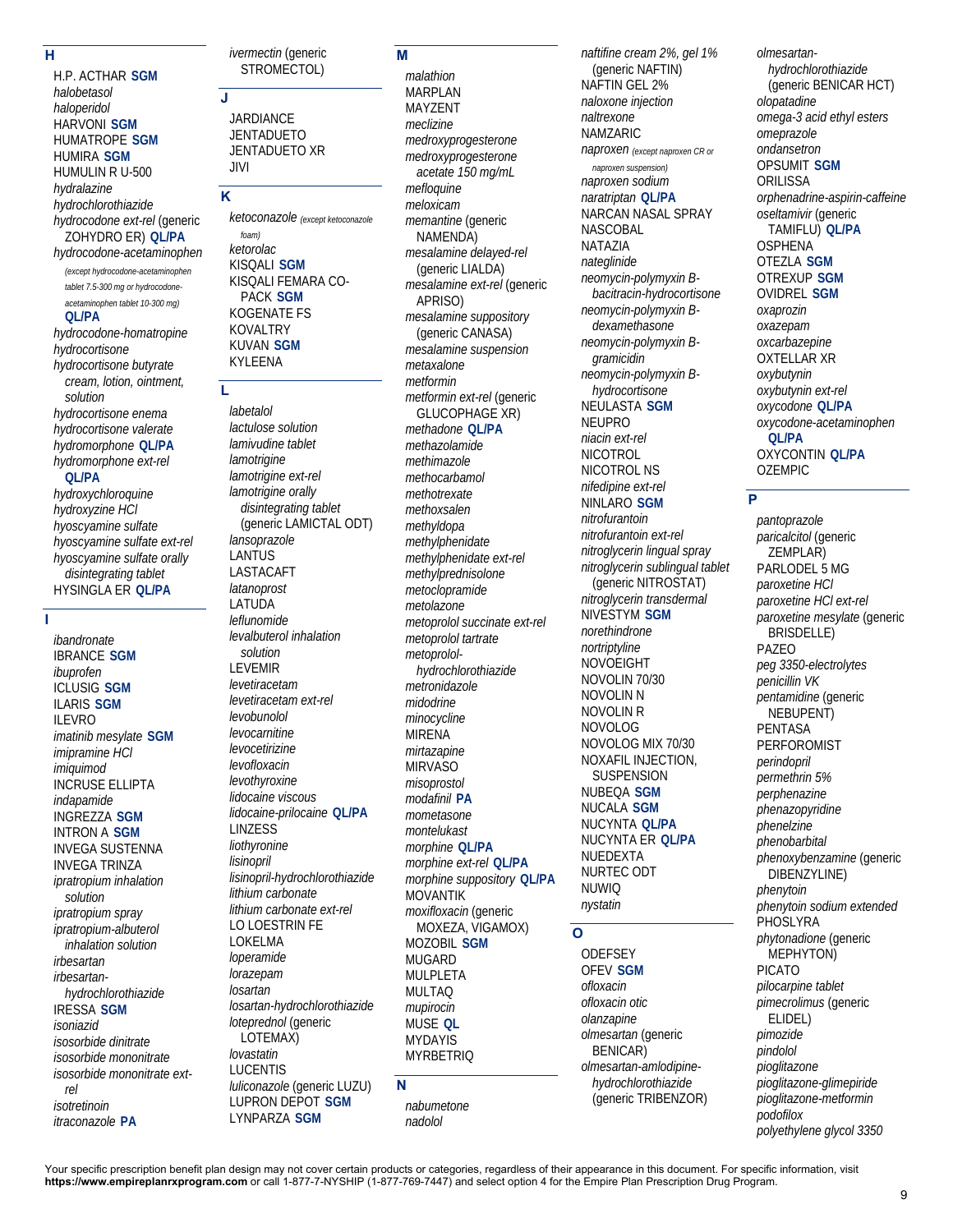*polymyxin B-bacitracin polymyxin B-trimethoprim potassium citrate ext-rel pramipexole pramipexole ext-rel* (generic MIRAPEX ER) *prasugrel* (generic EFFIENT) *pravastatin praziquantel* (generic BILTRICIDE) **QL/PA** PRED MILD *prednisolone acetate 1% prednisolone sodium phosphate prednisolone syrup prednisone* PREFEST *pregabalin* (generic LYRICA) PREMARIN PREMARIN CREAM PREMPHASE PREMPRO *prenatal vitamins* PRIFTIN *primidone* PROAIR HFA PROAIR RESPICLICK *probenecid prochlorperazine* PROCTOFOAM-HC *progesterone, micronized* PROLASTIN-C **SGM** PROMACTA **SGM** *promethazine propafenone propafenone ext-rel propranolol propranolol ext-rel propylthiouracil* PULMICORT FLEXHALER PULMOZYME **SGM** PYLERA *pyrazinamide pyridostigmine* (generic MESTINON) *pyridostigmine ext-rel* (generic MESTINON TIMESPAN) *pyrimethamine* (generic DARAPRIM)

## **Q**

QTERN QUDEXY XR *quetiapine quetiapine ext-rel* (generic SEROQUEL XR) *quinapril quinapril-hydrochlorothiazide* QVAR REDIHALER

# $\overline{\mathbf{R}}$

*raloxifene ramipril ranolazine ext-rel* (generic RANEXA) *rasagiline* (generic AZILECT) RASUVO **SGM** RAYOS REBIF **SGM** REBINYN REGRANEX RELENZA **QL/PA** REMODULIN **SGM** *repaglinide* REPATHA **SGM** RESTASIS RETACRIT **SGM** REVLIMID **SGM** RHOPRESSA *ribavirin* **SGM** *rifampin* RIFATER RINVOQ **SGM** *risedronate* RISPERDAL CONSTA *risperidone rivastigmine rivastigmine transdermal* (generic EXELON PATCH) *rizatriptan* **QL** ROCKLATAN *ropinirole rosuvastatin* (generic CRESTOR) RUBRACA **SGM** RUCONEST **SGM** RYBELSUS RYDAPT **SGM** RYTARY

# **S**

SAMSCA 15 MG **SGM SANCUSO** SANDOSTATIN LAR **SGM** SAVELLA SAXENDA **PA** *selegiline* SEREVENT SEROSTIM **SGM** *sertraline sevelamer carbonate* (generic RENVELA) SIGNIFOR LAR **SGM** *sildenafil 20 mg* **SGM** *sildenafil* (generic VIAGRA) **QL** *silodosin* (generic RAPAFLO) *silver sulfadiazine* **SIMBRINZA** *simvastatin* SIVEXTRO SKYLA SKYRIZI **SGM** *solifenacin* (generic VESICARE) SOLIQUA SOLIRIS **SGM** SOMATULINE DEPOT **SGM** SOMAVERT **SGM** SOOLANTRA SORILUX

*sotalol* SPIRIVA

*spironolactone spironolactonehydrochlorothiazide* SPRYCEL **SGM** STELARA **SGM** STIOLTO RESPIMAT STRIVERDI RESPIMAT SUBSYS **PA/QL** *sucralfate tablet sulfacetamide lotion 10% sulfacetamide ointment, solution 10% sulfacetamide-prednisolone phosphate 10%/0.25% sulfamethoxazoletrimethoprim sulfasalazine sulfasalazine delayed-rel sulindac sumatriptan injection* **QL/PA** *sumatriptan nasal spray* **QL/PA** *sumatriptan tablet* **QL/PA** SUNOSI SUPARTZ FX SUPRAX SUSPENSION 500 MG/5 ML, TABLET SUPREP SYMBICORT **B4G SYMLINPEN** SYMTUZA SYNAREL SYNJARDY SYNJARDY XR **T** 

*tacrolimus* (generic PROTOPIC) *tadalafil* (generic CIALIS) **QL/PA** *tamsulosin* TASIGNA **SGM** *tazarotene* (generic TAZORAC) **PA** TEKTURNA HCT *telmisartan telmisartanhydrochlorothiazide temazepam terazosin terbinafine tablet* **PA** *terbutaline terconazole testosterone cypionate testosterone enanthate testosterone gel* (generic ANDROGEL 1.62%) *testosterone solution tetrabenazine* (generic XENAZINE) *tetracycline* TEXACORT SOLUTION THEO-24 *theophylline ext-rel tablet thiothixene tiagabine timolol maleate solution*

*tinidazole tizanidine tablet tobramycin tobramycin inhalation solution* (generic KITABIS, TOBI) **SGM** *tobramycin-dexamethasone suspension 0.3%/0.1% tolterodine tolterodine ext-rel tolvaptan* (generic SAMSCA) **SGM** *topiramate torsemide* TOUJEO TOVIAZ TRADJENTA *tramadol* **QL/PA** *tramadol ext-rel* **QL/PA** *trandolapril trandolapril-verapamil ext-rel* (generic TARKA) *tranylcypromine travoprost* (generic TRAVATAN Z) *trazodone* TRECATOR TRELEGY ELLIPTA TREMFYA **SGM** TRESIBA *tretinoin* **PA** *tretinoin gel microsphere* **PA** *triamcinolone triamcinolone cream, lotion, ointment triamcinolone paste triamterene triamterenehydrochlorothiazide trifluoperazine trifluridine trihexyphenidyl trimethobenzamide trimethoprim* TRINTELLIX TRIUMEQ TROKENDI XR *trospium trospium ext-rel* **TRULICITY** TRUVADA **B4G** TYMLOS **SGM** TYSABRI **SGM** TYVASO **SGM**

## **U**

UDENYCA **SGM** UPTRAVI **SGM** *ursodiol*

## $\overline{\mathbf{v}}$

*valacyclovir valganciclovir* (generic VALCYTE) *valproic acid valsartan valsartan-hydrochlorothiazide* *vancomycin* VARUBI VASCEPA VELCADE **SGM** VELETRI **SGM** VELPHORO VELTASSA VEMLIDY *venlafaxine venlafaxine ext-rel* VENTAVIS **SGM** *verapamil ext-rel* VERZENIO **SGM** VIBERZI VIBRAMYCIN SYRUP VICTOZA VIIBRYD VIMPAT VIOKACE VITRAKVI **SGM** VIVITROL **SGM** *voriconazole* VOSEVI **◊, SGM** VRAYLAR VUMERITY VYVANSE

## **W**

*warfarin*

## **X**

XARELTO XELJANZ **SGM** XELJANZ XR **SGM** XIFAXAN 550 MG XIGDUO XR XIIDRA XOLAIR **SGM** XTAMPZA ER **QL/PA** XTANDI **SGM** XULTOPHY

# **Y**

YONSA **SGM**

# **Z**

ZYLET

*zafirlukast* ZEJULA **SGM** ZELAPAR ZEMBRACE SYMTOUCH ZENPEP *ziprasidone zolmitriptan* **QL/PA** *zolpidem zolpidem ext-rel* ZOMIG NASAL SPRAY **QL/PA** *zonisamide* ZORBTIVE **SGM** ZUBSOLV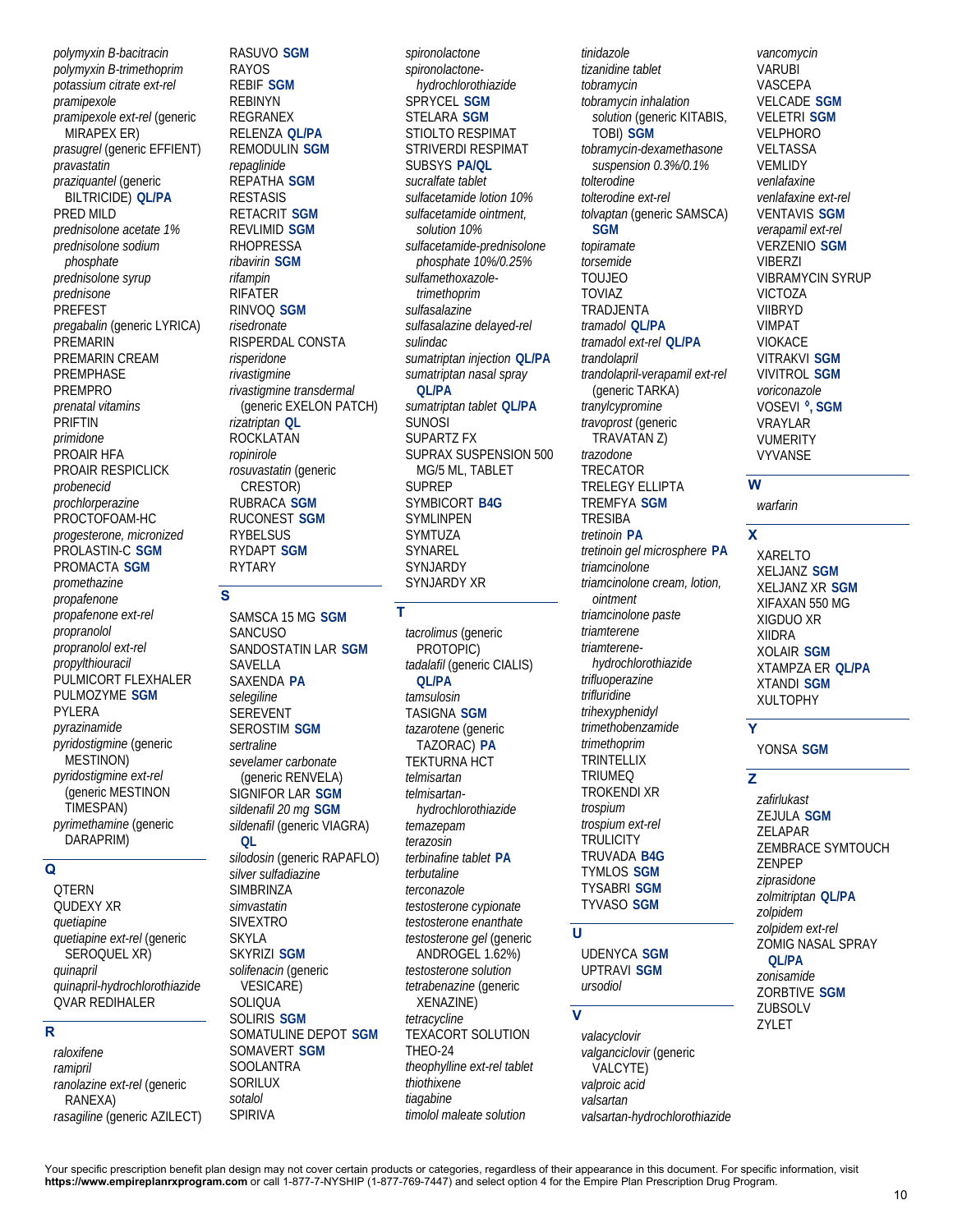# **LIST OF LEVEL 3 OR NON-PREFERRED DRUGS**

| <b>DRUG NAME(S)</b> | PREFERRED ALTERNATIVE(S) <sup>#</sup>                                                                                                                                                                                                                    | DRUG NAME(S)                   | PREFERRED ALTERNATIVE(S) <sup>‡</sup>                                                                                                                                               |
|---------------------|----------------------------------------------------------------------------------------------------------------------------------------------------------------------------------------------------------------------------------------------------------|--------------------------------|-------------------------------------------------------------------------------------------------------------------------------------------------------------------------------------|
| <b>ACTICLATE</b>    | doxycycline hyclate                                                                                                                                                                                                                                      | <b>FROVA QL</b>                | eletriptan (generic RELPAX) QL/PA, naratriptan QL/PA,                                                                                                                               |
| <b>ADCIRCA SGM</b>  | sildenafil 20 mg SGM                                                                                                                                                                                                                                     |                                | rizatriptan QL, sumatriptan nasal spray QL/PA,<br>sumatriptan tablet QLIPA, zolmitriptan QLIPA,                                                                                     |
| <b>ALREX</b>        | azelastine, cromolyn sodium, loteprednol (generic LOTEMAX),                                                                                                                                                                                              |                                | ZEMBRACE SYMTOUCH, ZOMIG NASAL SPRAY QL/PA                                                                                                                                          |
|                     | olopatadine, LASTACAFT, PAZEO                                                                                                                                                                                                                            | <b>GELNIQUE</b>                | oxybutynin ext-rel, solifenacin (generic VESICARE), tolterodine,<br>tolterodine ext-rel, trospium, trospium ext-rel, MYRBETRIQ, TOVIAZ                                              |
| <b>ANTARA</b>       | fenofibrate (except fenofibrate tablet 120 mq),<br>fenofibric acid delayed-rel                                                                                                                                                                           | <b>LEVITRA QL</b>              | sildenafil (generic VIAGRA) QL, tadalafil (generic CIALIS) QL/PA                                                                                                                    |
| <b>AVONEX SGM</b>   | dimethyl fumarate (generic TECFIDERA) SGM, glatiramer (generic                                                                                                                                                                                           | LIVALO                         | atorvastatin, ezetimibe-simvastatin (generic VYTORIN), fluvastatin,                                                                                                                 |
|                     | COPAXONE) SGM, AUBAGIO SGM, BETASERON SGM,<br>COPAXONE 40 MG SGM, GILENYA SGM, MAYZENT,<br><b>REBIF SGM, TYSABRI SGM</b>                                                                                                                                 |                                | lovastatin, pravastatin, rosuvastatin (generic CRESTOR),<br>simvastatin                                                                                                             |
| <b>AZELEX</b>       | adapalene (except adapalene pads or adapalene solution) PA,<br>benzoyl peroxide, clindamycin gel, clindamycin solution,<br>clindamycin-benzoyl peroxide (generic ACANYA, BENZACLIN),<br>erythromycin solution, erythromycin-benzoyl peroxide, tazarotene | <b>MAVENCLAD</b>               | dimethyl fumarate (generic TECFIDERA) SGM, glatiramer (generic<br>COPAXONE) SGM, AUBAGIO SGM, BETASERON SGM,<br>COPAXONE 40 MG SGM, GILENYA SGM, MAYZENT,<br>REBIF SGM, TYSABRI SGM |
|                     | (generic TAZORAC) PA, tretinoin PA, tretinoin gel microsphere PA                                                                                                                                                                                         | <b>OMNARIS</b>                 | flunisolide, fluticasone, mometasone (generic NASONEX),                                                                                                                             |
| <b>BECONASE AQ</b>  | flunisolide, fluticasone, mometasone (generic NASONEX),<br>triamcinolone                                                                                                                                                                                 | PULMICORT                      | triamcinolone<br>budesonide inhalation suspension                                                                                                                                   |
| <b>BENZACLIN</b>    | clindamycin-benzoyl peroxide (generic ACANYA, BENZACLIN)                                                                                                                                                                                                 | 1 MG/2 ML<br><b>INHALATION</b> |                                                                                                                                                                                     |
| CARDIZEM LA         | diltiazem ext-rel                                                                                                                                                                                                                                        | SUSPENSION                     |                                                                                                                                                                                     |
| <b>CARDURA XL</b>   | alfuzosin ext-rel, doxazosin, silodosin (generic RAPAFLO),<br>tamsulosin, terazosin                                                                                                                                                                      | QNASL                          | flunisolide, fluticasone, mometasone (generic NASONEX),<br>triamcinolone                                                                                                            |
| <b>CIALIS QL/PA</b> | sildenafil (generic VIAGRA) QL, tadalafil (generic CIALIS) QL/PA                                                                                                                                                                                         | <b>QSYMIA PA</b>               | CONTRAVE PA, SAXENDA PA                                                                                                                                                             |
| DAYTRANA            | dexmethylphenidate ext-rel (generic FOCALIN XR),                                                                                                                                                                                                         | <b>RELISTOR</b>                | <b>MOVANTIK</b>                                                                                                                                                                     |
|                     | dextroamphetamine ext-rel, methylphenidate ext-rel,<br>ADDERALL XR B4G, CONCERTA B4G, MYDAYIS, VYVANSE                                                                                                                                                   | ROZEREM                        | eszopiclone, zolpidem, zolpidem ext-rel                                                                                                                                             |
| <b>DIPENTUM</b>     | balsalazide, mesalamine delayed-rel (generic LIALDA),                                                                                                                                                                                                    | SOLODYN                        | doxycycline hyclate, minocycline                                                                                                                                                    |
|                     | mesalamine ext-rel (generic APRISO), sulfasalazine,                                                                                                                                                                                                      | <b>SOVALDI SGM</b>             | EPCLUSA SGM, HARVONI SGM, VOSEVI <sup>O</sup> SGM                                                                                                                                   |
|                     | sulfasalazine delayed-rel, PENTASA                                                                                                                                                                                                                       | <b>STAXYN OL</b>               | sildenafil (generic VIAGRA) QL, tadalafil (generic CIALIS) QL/PA                                                                                                                    |
| <b>DUREZOL</b>      | dexamethasone, fluorometholone, loteprednol (generic LOTEMAX),<br>prednisolone acetate 1%, FML FORTE, FML S.O.P., PRED MILD                                                                                                                              | TRANSDERM-<br>SCOP             | meclizine                                                                                                                                                                           |
| <b>EDEX QL</b>      | MUSE QL                                                                                                                                                                                                                                                  | ZETONNA                        | flunisolide, fluticasone, mometasone (generic NASONEX),                                                                                                                             |
| <b>FOSRENOL</b>     | calcium acetate, sevelamer carbonate (generic RENVELA),<br>PHOSLYRA, VELPHORO                                                                                                                                                                            |                                | triamcinolone                                                                                                                                                                       |

# **LIST OF EXCLUDED DRUGS †**

| <b>DRUG NAME(S)</b>                   | PREFERRED ALTERNATIVE(S) #                                                                                                                                        | <b>DRUG NAME(S)</b>                                       | <b>PREFERRED ALTERNATIVE(S) #</b>                                                                                                              |
|---------------------------------------|-------------------------------------------------------------------------------------------------------------------------------------------------------------------|-----------------------------------------------------------|------------------------------------------------------------------------------------------------------------------------------------------------|
| <b>ACTEMRA</b><br><b>SUBCUTANEOUS</b> | ENBREL SGM, HUMIRA SGM, RINVOQ SGM,<br>XELJANZ SGM, XELJANZ XR SGM                                                                                                | AIRDUO RESPICLICK                                         | ADVAIR DISKUS B4G, BREO ELLIPTA,<br><b>SYMBICORT B4G</b>                                                                                       |
| activite                              | folic acid, folic acid-vitamin B6-vitamin B12, FOLTX                                                                                                              | ALCORTIN A                                                | alclometasone, desonide, fluocinolone,<br>hydrocortisone topical, TEXACORT SOLUTION                                                            |
| acyclovir cream                       | acyclovir oral, famciclovir, valacyclovir                                                                                                                         |                                                           |                                                                                                                                                |
| adapalene pads, adapalene<br>solution | adapalene (except adapalene pads or adapalene<br>solution) PA, benzoyl peroxide, clindamycin gel,<br>clindamycin solution, clindamycin-benzoyl peroxide           | ALEVICYN GEL,<br><b>ALEVICYN SG.</b><br>ALEVICYN SOLUTION | alclometasone, desonide, fluocinolone, hydrocortisone<br>topical, TEXACORT SOLUTION                                                            |
|                                       | (generic ACANYA, BENZACLIN), erythromycin solution,<br>erythromycin-benzoyl peroxide, sulfacetamide lotion<br>10%, tazarotene (generic TAZORAC) PA, tretinoin PA, | <b>ALTOPREV</b>                                           | atorvastatin, ezetimibe-simvastatin (generic VYTORIN),<br>fluvastatin, lovastatin, pravastatin, rosuvastatin (generic<br>CRESTOR), simvastatin |
|                                       | tretinoin gel microsphere PA                                                                                                                                      | <b>ALVESCO</b>                                            | ARNUITY ELLIPTA, FLOVENT DISKUS,                                                                                                               |
| <b>ADLYXIN</b>                        | OZEMPIC, RYBELSUS, TRULICITY, VICTOZA                                                                                                                             |                                                           | FLOVENT HFA, PULMICORT FLEXHALER,                                                                                                              |
| ADMELOG                               | FIASP, NOVOLOG                                                                                                                                                    |                                                           | <b>QVAR REDIHALER</b>                                                                                                                          |
| <b>ADRENACLICK</b>                    | epinephrine auto-injector, EPIPEN, EPIPEN JR                                                                                                                      | amlodipine-atorvastatin                                   | amlodipine WITH atorvastatin                                                                                                                   |
| AEROSPAN                              | ARNUITY ELLIPTA, FLOVENT DISKUS, FLOVENT<br>HFA, PULMICORT FLEXHALER, QVAR REDIHALER                                                                              | amphetamine-<br>dextroamphetamine mixed<br>salts ext-rel  | ADDERALL XR B4G                                                                                                                                |
| AFREZZA                               | FIASP, NOVOLIN R, NOVOLOG                                                                                                                                         | <b>AMRIX</b>                                              | cyclobenzaprine (except cyclobenzaprine tablet 7.5 mg)                                                                                         |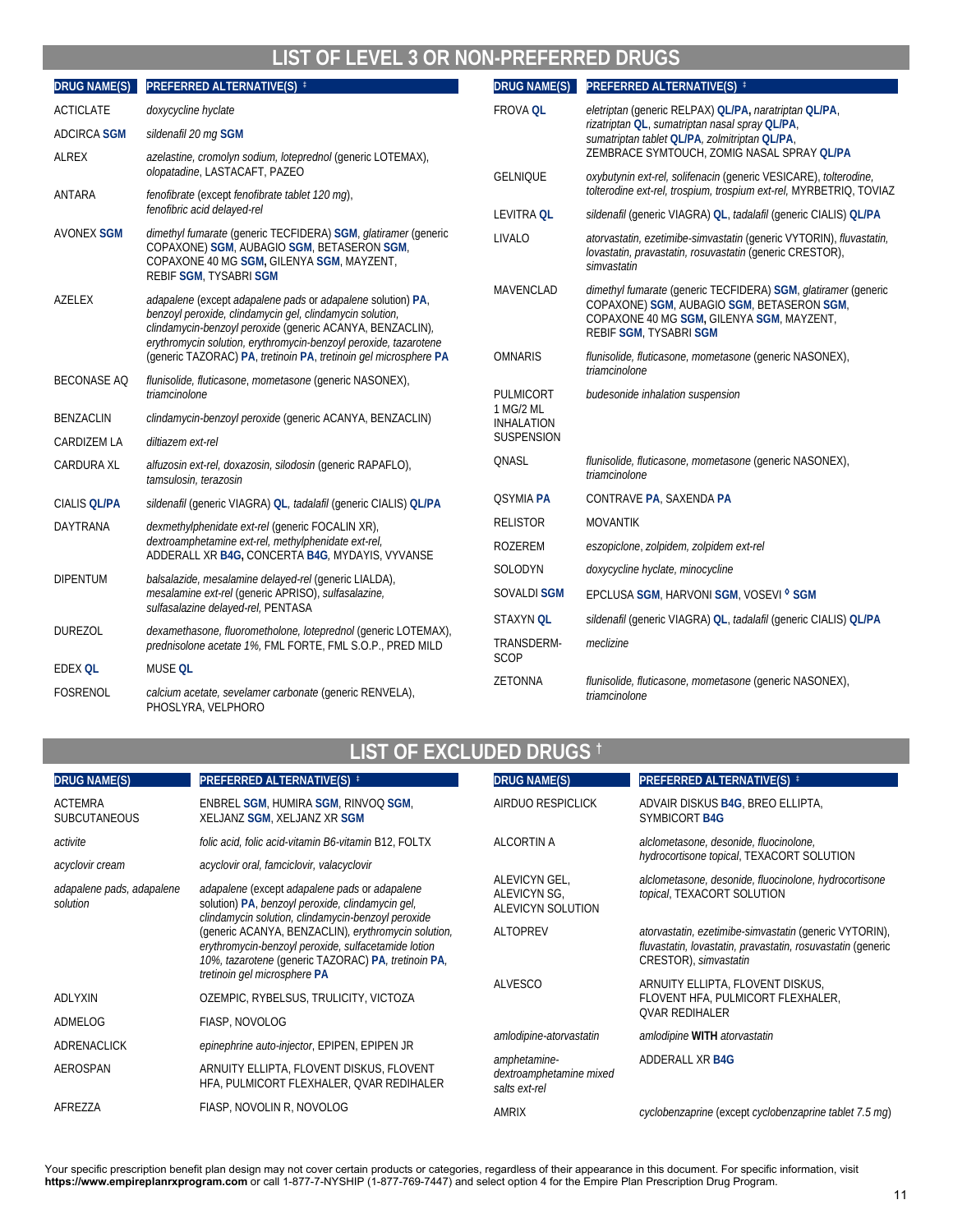| <b>DRUG NAME(S)</b>                | PREFERRED ALTERNATIVE(S) <sup>#</sup>                                                                                                      | <b>DRUG NAME(S)</b>                   | PREFERRED ALTERNATIVE(S) #                                                                                                                                |
|------------------------------------|--------------------------------------------------------------------------------------------------------------------------------------------|---------------------------------------|-----------------------------------------------------------------------------------------------------------------------------------------------------------|
| ANDROGEL 1%                        | testosterone gel (generic ANDROGEL 1.62%),                                                                                                 | calcitriol ointment                   | calcipotriene ointment, calcipotriene solution                                                                                                            |
| APEXICON E                         | testosterone solution, ANDRODERM<br>betamethasone dipropionate, desoximetasone,<br>fluocinonide (except fluocinonide cream 0.1%)           | CAMBIA                                | diclofenac sodium, meloxicam, naproxen (except<br>naproxen CR or naproxen suspension)                                                                     |
|                                    |                                                                                                                                            | CARAC                                 | fluorouracil, imiquimod, PICATO                                                                                                                           |
| APIDRA, APIDRA<br>SOLOSTAR         | FIASP, NOVOLOG                                                                                                                             | CARAFATE                              | sucralfate tablet                                                                                                                                         |
| APLENZIN                           | bupropion, bupropion ext-rel (except bupropion ext-rel<br>tablet 450 mg)                                                                   | CARBINOXAMINE TABLET<br>6 MG          | clemastine 2.68 mg, cyproheptadine, hydroxyzine HCI,<br>levocetirizine                                                                                    |
| ARAZLO                             | adapalene (except adapalene pads or adapalene                                                                                              | carisoprodol 250 mg                   | carisoprodol 350 mg                                                                                                                                       |
|                                    | solution) PA, benzoyl peroxide, clindamycin gel,<br>clindamycin solution, clindamycin-benzoyl peroxide                                     | CARNITOR, CARNITOR SF                 | levocarnitine                                                                                                                                             |
|                                    | (generic ACANYA, BENZACLIN), erythromycin solution,                                                                                        | <b>CENTANY AT</b>                     | mupirocin                                                                                                                                                 |
|                                    | erythromycin-benzoyl peroxide, sulfacetamide lotion<br>10%, tazarotene (generic TAZORAC) PA, tretinoin PA,<br>tretinoin gel microsphere PA | chlorzoxazone                         | carisoprodol 350 mg, cyclobenzaprine (except<br>cyclobenzaprine tablet 7.5 mg), metaxalone,<br>methocarbamol, orphenadrine-aspirin-caffeine               |
| ARICEPT 23 MG                      | donepezil, galantamine, galantamine ext-rel,<br>memantine (generic NAMENDA), rivastigmine,                                                 | CHOLECAL DF                           | folic acid                                                                                                                                                |
|                                    | <b>NAMZARIC</b>                                                                                                                            | CIMZIA                                | COSENTYX SGM, ENBREL SGM, HUMIRA SGM,                                                                                                                     |
| ARMONAIR RESPICLICK                | ARNUITY ELLIPTA, FLOVENT DISKUS,<br>FLOVENT HFA, PULMICORT FLEXHALER,<br><b>QVAR REDIHALER</b>                                             |                                       | OTEZLA SGM, RINVOQ SGM, SKYRIZI SGM,<br>STELARA SGM, TREMFYA SGM, XELJANZ SGM,<br><b>XELJANZ XR SGM</b>                                                   |
| ASACOL HD                          | balsalazide, mesalamine delayed-rel (generic LIALDA),<br>mesalamine ext-rel (generic APRISO), sulfasalazine,                               | <b>CLINDACIN ETZ</b>                  | clindamycin gel, clindamycin solution,<br>erythromycin solution                                                                                           |
| ASMANEX, ASMANEX HFA               | sulfasalazine delayed-rel, PENTASA<br>ARNUITY ELLIPTA, FLOVENT DISKUS,                                                                     | <b>CLINDACIN PAC</b>                  | clindamycin gel, clindamycin solution,<br>erythromycin solution                                                                                           |
|                                    | FLOVENT HFA, PULMICORT FLEXHALER,<br><b>QVAR REDIHALER</b>                                                                                 | CLINDAGEL                             | clindamycin gel, clindamycin solution,<br>erythromycin solution                                                                                           |
| ATELVIA                            | alendronate, ibandronate, risedronate                                                                                                      | clobetasol shampoo                    | clobetasol foam, clobetasol solution                                                                                                                      |
| ATOPADERM                          | alclometasone, desonide, fluocinolone, hydrocortisone                                                                                      | <b>CLOBEX SHAMPOO</b>                 | clobetasol foam, clobetasol solution                                                                                                                      |
|                                    | topical, TEXACORT SOLUTION                                                                                                                 | <b>CLODAN KIT</b>                     | clobetasol foam, clobetasol solution                                                                                                                      |
| AUVI-Q                             | epinephrine auto-injector, EPIPEN, EPIPEN JR                                                                                               | clodan shampoo                        | clobetasol foam, clobetasol solution                                                                                                                      |
| AVIDOXY DK                         | doxycycline hyclate                                                                                                                        | COLAZAL                               | balsalazide, mesalamine delayed-rel (generic LIALDA),                                                                                                     |
| <b>AZESCO</b>                      | <i>prenatal vitamins</i> , CITRANATAL<br>LANTUS, LEVEMIR, TOUJEO, TRESIBA                                                                  |                                       | mesalamine ext-rel (generic APRISO), sulfasalazine,<br>sulfasalazine delayed-rel, PENTASA                                                                 |
| <b>BASAGLAR</b>                    |                                                                                                                                            | CONSENSI                              | amlodipine WITH celecoxib (generic CELEBREX)                                                                                                              |
| <b>BENSAL HP</b>                   | alclometasone, desonide, fluocinolone,<br><i>hydrocortisone topical</i> , TEXACORT SOLUTION                                                | CONZIP                                | tramadol QL/PA, tramadol ext-rel QL/PA                                                                                                                    |
| BETAPACE, BETAPACE AF sotalol      |                                                                                                                                            | COPAXONE 20 MG                        | glatiramer (generic COPAXONE) SGM,                                                                                                                        |
| bimatoprost solution 0.03%         | latanoprost, travoprost (generic TRAVATAN Z)                                                                                               |                                       | <b>COPAXONE 40 MG SGM</b>                                                                                                                                 |
| <b>BINOSTO</b>                     | alendronate, ibandronate, risedronate                                                                                                      | CORDRAN                               | betamethasone valerate, fluticasone,<br>hydrocortisone butyrate cream,                                                                                    |
| <b>BRAVELLE</b>                    | GONAL-F SGM, GONAL-F RFF SGM                                                                                                               |                                       | hydrocortisone butyrate lotion,                                                                                                                           |
| budesonide-formoterol              | ADVAIR DISKUS B4G, ADVAIR HFA, BREO ELLIPTA,<br>SYMBICORT B4G                                                                              |                                       | hydrocortisone butyrate ointment,<br>hydrocortisone butyrate solution,<br>hydrocortisone valerate, mometasone,                                            |
| <b>BUNAVAIL</b>                    | buprenorphine-naloxone sublingual tablet, ZUBSOLV                                                                                          |                                       | triamcinolone cream, triamcinolone lotion,<br>triamcinolone ointment                                                                                      |
| bupropion ext-rel tablet<br>450 mg | bupropion, bupropion ext-rel (except bupropion ext-rel<br>tablet 450 mg)                                                                   | COREG CR                              | atenolol, bisoprolol, carvedilol, labetalol,<br>metoprolol succinate ext-rel, metoprolol tartrate, nadolol,                                               |
| <b>BYDUREON</b>                    | OZEMPIC, RYBELSUS, TRULICITY, VICTOZA                                                                                                      |                                       | pindolol, propranolol, propranolol ext-rel, BYSTOLIC                                                                                                      |
| <b>BYETTA</b>                      | OZEMPIC, RYBELSUS, TRULICITY, VICTOZA                                                                                                      | coremino                              | doxycycline hyclate, minocycline, tetracycline,                                                                                                           |
| CADUET                             | amlodipine WITH atorvastatin                                                                                                               |                                       | <b>VIBRAMYCIN SYRUP</b>                                                                                                                                   |
| CAFERGOT                           | dihydroergotamine injection, eletriptan (generic<br>RELPAX) QL/PA, naratriptan QL/PA, rizatriptan QL,<br>sumatriptan injection QL/PA,      | COSOPT PF<br>cyclobenzaprine ext-rel, | dorzolamide-timolol, latanoprost, travoprost (generic<br>TRAVATAN Z)<br>carisoprodol 350 mg, cyclobenzaprine (except                                      |
|                                    | sumatriptan nasal spray QL/PA,<br>sumatriptan tablet QLIPA, zolmitriptan QLIPA,<br>NURTEC ODT, ZEMBRACE SYMTOUCH,                          | cyclobenzaprine tablet 7.5 mg         | cyclobenzaprine tablet 7.5 mg), metaxalone,<br>methocarbamol, orphenadrine-aspirin-caffeine                                                               |
| calcipotriene cream                | ZOMIG NASAL SPRAY QL/PA<br>calcipotriene ointment, calcipotriene solution                                                                  | DELZICOL                              | <i>balsalazide, mesalamine delayed-rel</i> (generic LIALDA),<br>mesalamine ext-rel (generic APRISO), sulfasalazine,<br>sulfasalazine delayed-rel, PENTASA |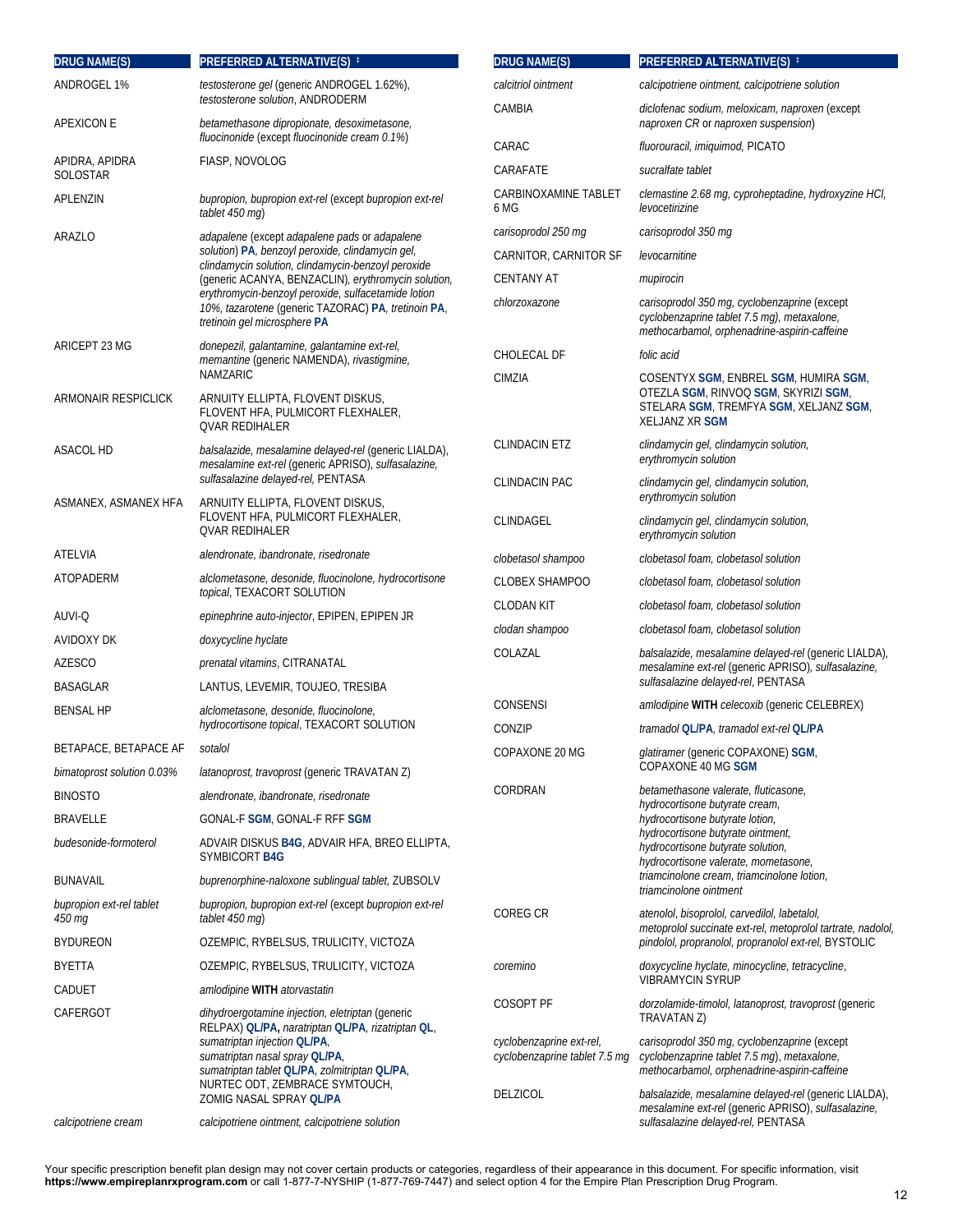| <b>DRUG NAME(S)</b>                            | PREFERRED ALTERNATIVE(S) #                                                                                                                                                                                       | <b>DRUG NAME(S)</b>       | PREFERRED ALTERNATIVE(S) #                                                                                                                                                                                        |
|------------------------------------------------|------------------------------------------------------------------------------------------------------------------------------------------------------------------------------------------------------------------|---------------------------|-------------------------------------------------------------------------------------------------------------------------------------------------------------------------------------------------------------------|
| <b>DESVENLAFAXINE ER</b>                       | duloxetine, venlafaxine, venlafaxine ext-rel                                                                                                                                                                     | EPIDUO, EPIDUO FORTE      | adapalene (except adapalene pads or adapalene                                                                                                                                                                     |
| <b>DETROL LA</b>                               | oxybutynin ext-rel, solifenacin (generic VESICARE),<br>tolterodine, tolterodine ext-rel, trospium, trospium ext-rel,<br>MYRBETRIQ, TOVIAZ                                                                        |                           | solution) PA, benzoyl peroxide, clindamycin gel,<br>clindamycin solution, clindamycin-benzoyl peroxide<br>(generic ACANYA, BENZACLIN), erythromycin solution,<br>erythromycin-benzoyl peroxide, tazarotene        |
| dexchlorpheniramine                            | clemastine 2.68 mg, cyproheptadine, hydroxyzine HCI,<br>levocetirizine                                                                                                                                           |                           | (generic TAZORAC) PA, tretinoin PA,<br>tretinoin gel microsphere PA                                                                                                                                               |
| dexifol                                        | folic acid, folic acid-vitamin B6-vitamin B12, FOLTX                                                                                                                                                             | ergotamine-caffeine       | dihydroergotamine injection, eletriptan (generic<br>RELPAX) QL/PA, naratriptan QL/PA, rizatriptan QL,                                                                                                             |
| diflorasone cream,<br>diflorasone ointment     | betamethasone dipropionate, desoximetasone,<br>fluocinonide (except fluocinonide cream 0.1%)                                                                                                                     |                           | sumatriptan injection QL/PA, sumatriptan nasal<br>spray QL/PA, sumatriptan tablet QL/PA,                                                                                                                          |
| dihydroergotamine spray                        | dihydroergotamine injection, eletriptan (generic<br>RELPAX) QL/PA, naratriptan QL/PA, rizatriptan QL,<br>sumatriptan injection QL/PA, sumatriptan nasal                                                          |                           | zolmitriptan QL/PA, NURTEC ODT,<br>ZEMBRACE SYMTOUCH,<br>ZOMIG NASAL SPRAY QL/PA                                                                                                                                  |
|                                                | spray QL/PA, sumatriptan tablet QL/PA,<br>zolmitriptan QL/PA, NURTEC ODT,<br>ZEMBRACE SYMTOUCH,<br>ZOMIG NASAL SPRAY QL/PA                                                                                       | ERTACZO                   | ciclopirox (except ciclopirox nail lacquer or ciclopirox<br>shampoo), clotrimazole, ketoconazole cream,<br>luliconazole (generic LUZU), naftifine cream 2% (generic<br>NAFTIN), naftifine gel 1% (generic NAFTIN) |
| <b>DIOVAN HCT</b>                              | candesartan-hydrochlorothiazide, irbesartan-<br>hydrochlorothiazide, losartan-hydrochlorothiazide,                                                                                                               | ERYPED                    | erythromycin delayed-rel, erythromycin ethylsuccinate,<br>erythromycin stearate                                                                                                                                   |
|                                                | olmesartan-hydrochlorothiazide (generic<br>BENICAR HCT), telmisartan-hydrochlorothiazide,                                                                                                                        | esomeprazole              | lansoprazole, omeprazole, pantoprazole, DEXILANT                                                                                                                                                                  |
|                                                | valsartan-hydrochlorothiazide                                                                                                                                                                                    | EUFLEXXA                  | GELSYN-3, SUPARTZ FX                                                                                                                                                                                              |
| <b>DORYX</b><br>doxepin cream                  | doxycycline hyclate<br>alclometasone, desonide, fluocinolone, hydrocortisone                                                                                                                                     | <b>EVOCLIN</b>            | clindamycin gel, clindamycin solution,<br>erythromycin solution                                                                                                                                                   |
|                                                | topical, pimecrolimus (generic ELIDEL), tacrolimus<br>(generic PROTOPIC), EUCRISA,                                                                                                                               | <b>EVZIO</b>              | naloxone injection, NARCAN NASAL SPRAY                                                                                                                                                                            |
| doxycycline hyclate ext-rel<br>tablet          | <b>TEXACORT SOLUTION</b><br>doxycycline hyclate                                                                                                                                                                  | EXELDERM                  | ciclopirox (except ciclopirox nail lacquer or ciclopirox<br>shampoo), clotrimazole, ketoconazole cream,<br>luliconazole (generic LUZU), naftifine cream 2% (generic                                               |
| doxycycline monohydrate                        | doxycycline hyclate                                                                                                                                                                                              | <b>EXFORGE</b>            | NAFTIN), naftifine gel 1% (generic NAFTIN)<br>amlodipine-olmesartan (generic AZOR)                                                                                                                                |
| 150 mg capsule                                 |                                                                                                                                                                                                                  | <b>EXFORGE HCT</b>        | amlodipine-olmesartan-hydrochlorothiazide (generic                                                                                                                                                                |
| <b>DUEXIS</b>                                  | celecoxib (generic CELEBREX); diclofenac sodium,<br>diflunisal, etodolac, ibuprofen, meloxicam, nabumetone,                                                                                                      |                           | TRIBENZOR)                                                                                                                                                                                                        |
|                                                | naproxen (except naproxen CR or naproxen<br>suspension), oxaprozin or sulindac WITH lansoprazole,<br>omeprazole, pantoprazole or DEXILANT                                                                        | EXTAVIA                   | dimethyl fumarate (generic TECFIDERA) SGM,<br>glatiramer (generic COPAXONE) SGM, AUBAGIO SGM,<br>BETASERON SGM, COPAXONE 40 MG SGM,                                                                               |
| DULERA                                         | ADVAIR DISKUS B4G, ADVAIR HFA, BREO ELLIPTA,<br>SYMBICORT B4G                                                                                                                                                    |                           | GILENYA SGM, MAYZENT, REBIF SGM,<br><b>TYSABRI SGM</b>                                                                                                                                                            |
| <b>DUTOPROL</b>                                | metoprolol succinate ext-rel WITH hydrochlorothiazide                                                                                                                                                            | <b>FABIOR</b>             | adapalene (except adapalene pads or adapalene<br>solution) PA, benzoyl peroxide,                                                                                                                                  |
| <b>DYMISTA</b>                                 | <i>flunisolide, fluticasone, mometasone</i> (generic<br>NASONEX) or <i>triamcinolone</i> WITH azelastine                                                                                                         |                           | clindamycin gel, clindamycin solution, clindamycin-<br>benzoyl peroxide (generic ACANYA, BENZACLIN),<br>erythromycin solution, erythromycin-benzoyl peroxide,                                                     |
| DYRENIUM                                       | amiloride, triamterene                                                                                                                                                                                           |                           | tazarotene (generic TAZORAC) PA, tretinoin PA,<br>tretinoin gel microsphere PA                                                                                                                                    |
| EDARBI, EDARBYCLOR                             | candesartan, candesartan-hydrochlorothiazide,<br>irbesartan, irbesartan-hydrochlorothiazide, losartan,<br>losartan-hydrochlorothiazide, olmesartan (generic<br>BENICAR), olmesartan-hydrochlorothiazide (generic | <b>FANAPT</b>             | aripiprazole (generic ABILIFY), olanzapine, quetiapine,<br>quetiapine ext-rel (generic SEROQUEL XR), risperidone,<br>ziprasidone, LATUDA, VRAYLAR                                                                 |
|                                                | BENICAR HCT), telmisartan, telmisartan-<br>hydrochlorothiazide, valsartan, valsartan-<br>hydrochlorothiazide                                                                                                     | fenofibrate tablet 120 mg | fenofibrate (except fenofibrate tablet 120 mg),<br>fenofibric acid delayed-rel                                                                                                                                    |
| EDLUAR                                         | eszopiclone, zolpidem, zolpidem ext-rel                                                                                                                                                                          | <b>FENOGLIDE</b>          | fenofibrate (except fenofibrate tablet 120 mg),                                                                                                                                                                   |
| E.E.S. GRANULES                                | erythromycin delayed-rel, erythromycin ethylsuccinate,<br>erythromycin stearate                                                                                                                                  | fenoprofen tablet 600 mg, | fenofibric acid delayed-rel<br>diclofenac sodium, diflunisal, etodolac, ibuprofen,                                                                                                                                |
| emtricitabine-tenofovir<br>disoproxil fumarate | DESCOVY, TRUVADA B4G                                                                                                                                                                                             | <b>FENOPROFEN CAPSULE</b> | meloxicam, nabumetone, naproxen (except naproxen<br>CR or naproxen suspension), naproxen sodium,<br>oxaprozin, sulindac                                                                                           |
| <b>ENABLEX</b>                                 | oxybutynin ext-rel, solifenacin (generic VESICARE),                                                                                                                                                              | FERIVA 21/7               | folic acid, folic acid-vitamin B6-vitamin B12, FOLTX                                                                                                                                                              |
|                                                | tolterodine, tolterodine ext-rel, trospium, trospium ext-rel,<br>MYRBETRIQ, TOVIAZ                                                                                                                               | fexmid                    | carisoprodol 350 mg, cyclobenzaprine (except<br>cyclobenzaprine tablet 7.5 mg), metaxalone,                                                                                                                       |
| ENTERAGAM                                      | alosetron (generic LOTRONEX), VIBERZI,<br>XIFAXAN 550 MG                                                                                                                                                         |                           | methocarbamol, orphenadrine-aspirin-caffeine                                                                                                                                                                      |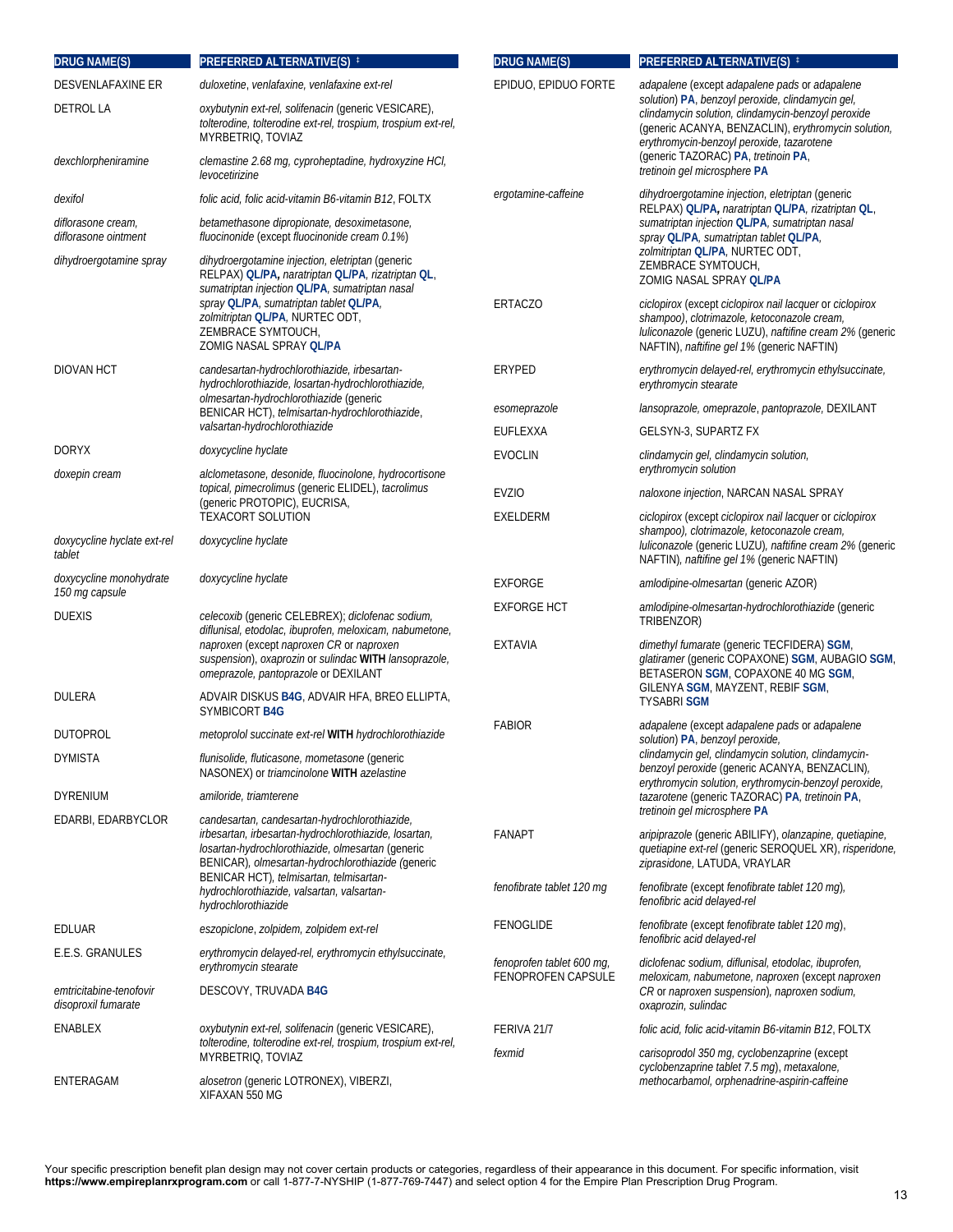| <b>DRUG NAME(S)</b>                                | PREFERRED ALTERNATIVE(S) #                                                                                                                                                                        | <b>DRUG NAME(S)</b>                                          | PREFERRED ALTERNATIVE(S) #                                                                                                                     |
|----------------------------------------------------|---------------------------------------------------------------------------------------------------------------------------------------------------------------------------------------------------|--------------------------------------------------------------|------------------------------------------------------------------------------------------------------------------------------------------------|
| <b>FLECTOR</b>                                     | diclofenac sodium,<br>diclofenac sodium gel 1% (generic VOLTAREN GEL),<br>meloxicam, naproxen (except naproxen CR or naproxen                                                                     | HUMALOG MIX 50/50                                            | NOVOLOG MIX 70/30                                                                                                                              |
|                                                    |                                                                                                                                                                                                   | HUMALOG MIX 75/25                                            | NOVOLOG MIX 70/30                                                                                                                              |
|                                                    | suspension)                                                                                                                                                                                       | <b>HUMULIN</b>                                               | <b>NOVOLIN</b>                                                                                                                                 |
| flucytosine capsule 500 mq                         | fluconazole, voriconazole                                                                                                                                                                         | HYALGAN                                                      | GELSYN-3, SUPARTZ FX                                                                                                                           |
| fluocinonide cream 0.1%                            | betamethasone dipropionate augmented,<br>clobetasol (except clobetasol shampoo), halobetasol                                                                                                      | hydrocodone-acetaminophen<br>tablet 7.5-300 mg,              | hydrocodone-acetaminophen (except hydrocodone-<br>acetaminophen tablet 7.5-300 mg or hydrocodone-<br>acetaminophen tablet 10-300 mg) QL/PA     |
| <b>FLUOROPLEX</b>                                  | fluorouracil, imiguimod, PICATO                                                                                                                                                                   | hydrocodone-acetaminophen<br>tablet 10-300 mg,               |                                                                                                                                                |
| fluoxetine tablet (generics for<br>SARAFEM only)   | fluoxetine (except fluoxetine tablet 60 mg, fluoxetine<br>tablet [generics for SARAFEM]), paroxetine HCI ext-rel,<br>sertraline                                                                   | HYDROCODONE-<br>ACETAMINOPHEN<br>SOLUTION 10-325 MG/15<br>ML |                                                                                                                                                |
| fluoxetine tablet 60 mg                            | citalopram, escitalopram, fluoxetine (except fluoxetine<br>tablet 60 mg, fluoxetine tablet [generics for SARAFEM]),<br>paroxetine HCI, paroxetine HCI ext-rel, sertraline,<br>TRINTELLIX, VIIBRYD | hydrocortisone butyrate<br>lipophilic cream 0.1%             | betamethasone valerate, fluticasone,<br>hydrocortisone butyrate cream,<br>hydrocortisone butyrate lotion,<br>hydrocortisone butyrate ointment, |
| flurandrenolide lotion<br>flurandrenolide ointment | alclometasone, desonide, fluocinolone,<br>hydrocortisone topical, TEXACORT SOLUTION<br>betamethasone valerate, fluticasone,                                                                       |                                                              | hydrocortisone butyrate solution,<br>hydrocortisone valerate, mometasone,<br>triamcinolone cream, triamcinolone lotion,                        |
|                                                    | hydrocortisone butyrate cream,                                                                                                                                                                    |                                                              | triamcinolone ointment                                                                                                                         |
|                                                    | hydrocortisone butyrate lotion,<br>hydrocortisone butyrate ointment,                                                                                                                              | hylavite                                                     | folic acid, folic acid-vitamin B6-vitamin B12, FOLTX                                                                                           |
|                                                    | hydrocortisone butyrate solution,<br>hydrocortisone valerate, mometasone,                                                                                                                         | <b>HYMOVIS</b>                                               | GELSYN-3, SUPARTZ FX                                                                                                                           |
|                                                    | triamcinolone cream, triamcinolone lotion,<br>triamcinolone ointment                                                                                                                              | <b>ILUMYA</b>                                                | COSENTYX SGM, ENBREL SGM, HUMIRA SGM,<br>OTEZLA SGM, SKYRIZI SGM, STELARA SGM,<br><b>TREMFYA SGM</b>                                           |
| fluticasone-salmeterol                             | ADVAIR DISKUS B4G                                                                                                                                                                                 | <b>INDOCIN</b>                                               | diclofenac sodium, diflunisal, etodolac, ibuprofen,                                                                                            |
| <b>FML LIQUIFILM</b>                               | dexamethasone, fluorometholone, loteprednol (generic<br>LOTEMAX), prednisolone acetate 1%, FML FORTE,<br>FML S.O.P., PRED MILD                                                                    |                                                              | meloxicam, nabumetone, naproxen (except naproxen<br>CR or naproxen suspension), naproxen sodium,<br>oxaprozin, sulindac                        |
| <b>FOLIC-K</b>                                     | folic acid, folic acid-vitamin B6-vitamin B12, FOLTX                                                                                                                                              | indomethacin capsule 20 mg                                   | diclofenac sodium, diflunisal, etodolac, ibuprofen,                                                                                            |
| <b>FOLIKA-D</b><br>folika-t                        | folic acid<br>folic acid, folic acid-vitamin B6-vitamin B12, FOLTX                                                                                                                                |                                                              | meloxicam, nabumetone, naproxen (except naproxen<br>CR or naproxen suspension), naproxen sodium,<br>oxaprozin, sulindac                        |
| <b>FOLIKA-V</b>                                    | folic acid, folic acid-vitamin B6-vitamin B12, FOLTX                                                                                                                                              | <b>INNOPRAN XL</b>                                           | atenolol, bisoprolol, carvedilol, labetalol,                                                                                                   |
| <b>FOLLISTIM AQ</b>                                | GONAL-F SGM, GONAL-F RFF SGM                                                                                                                                                                      |                                                              | metoprolol succinate ext-rel, metoprolol tartrate, nadolol,<br>pindolol, propranolol, propranolol ext-rel, BYSTOLIC                            |
| folvite-d                                          | folic acid                                                                                                                                                                                        | <b>INSULIN ASPART</b>                                        | FIASP, NOVOLOG                                                                                                                                 |
| <b>FOLVITE-FE</b>                                  | <i>prenatal vitamins</i> , CITRANATAL                                                                                                                                                             | <b>INSULIN ASPART MIX</b>                                    | NOVOLOG MIX                                                                                                                                    |
| <b>FORTAMET</b>                                    | metformin, metformin ext-rel (except generics for<br>FORTAMET and GLUMETZA)                                                                                                                       | <b>INSULIN LISPRO,</b><br><b>INSULIN LISPRO KWIKPEN</b>      | FIASP, NOVOLOG                                                                                                                                 |
| <b>FORTESTA</b>                                    | testosterone gel (generic ANDROGEL 1.62%),                                                                                                                                                        | <b>INTERMEZZO</b>                                            | eszopiclone, zolpidem, zolpidem ext-rel                                                                                                        |
|                                                    | testosterone solution. ANDRODERM                                                                                                                                                                  | <b>INVOKAMET</b>                                             | SYNJARDY, SYNJARDY XR, XIGDUO XR                                                                                                               |
| <b>FOSAMAX PLUS D</b>                              | alendronate, ibandronate, risedronate                                                                                                                                                             | <b>INVOKAMET XR</b>                                          | SYNJARDY, SYNJARDY XR, XIGDUO XR                                                                                                               |
|                                                    | FOSTEUM, FOSTEUM PLUS alendronate, ibandronate, risedronate                                                                                                                                       | <b>INVOKANA</b>                                              | FARXIGA, JARDIANCE                                                                                                                             |
| <b>FULPHILA</b>                                    | NEULASTA SGM, UDENYCA SGM                                                                                                                                                                         | <b>JALYN</b>                                                 | dutasteride-tamsulosin (generic JALYN), dutasteride                                                                                            |
| <b>GEL-ONE</b>                                     | DUROLANE                                                                                                                                                                                          |                                                              | (generic AVODART) or finasteride WITH<br>alfuzosin ext-rel, doxazosin,                                                                         |
| <b>GENICIN VITA-Q</b>                              | folic acid, folic acid-vitamin B6-vitamin B12, FOLTX                                                                                                                                              |                                                              | silodosin (generic RAPAFLO), tamsulosin or terazosin                                                                                           |
| genicin vita-s                                     | folic acid, folic acid-vitamin B6-vitamin B12, FOLTX                                                                                                                                              | <b>JANUMET</b>                                               | JENTADUETO, JENTADUETO XR                                                                                                                      |
| <b>GLEEVEC</b>                                     | imatinib mesylate SGM, BOSULIF SGM,<br>SPRYCEL SGM, TASIGNA SGM                                                                                                                                   | JANUMET XR                                                   | JENTADUETO, JENTADUETO XR                                                                                                                      |
| <b>GLUMETZA</b>                                    | metformin, metformin ext-rel (except generics for                                                                                                                                                 | JANUVIA                                                      | TRADJENTA                                                                                                                                      |
|                                                    | FORTAMET and GLUMETZA)                                                                                                                                                                            | <b>JUBLIA</b>                                                | <i>itraconazole PA, terbinafine tablet PA</i>                                                                                                  |
| <b>GLYCOPYRROLATE</b><br>TABLET 1.5 MG             | dicyclomine                                                                                                                                                                                       | KAZANO                                                       | JENTADUETO, JENTADUETO XR                                                                                                                      |
| <b>HELIXATE FS</b>                                 | KOGENATE FS                                                                                                                                                                                       | <b>KERYDIN</b>                                               | <i>itraconazole PA, terbinafine tablet PA</i>                                                                                                  |
| <b>HORIZANT</b>                                    | gabapentin, GRALISE                                                                                                                                                                               | ketoconazole foam                                            | ciclopirox shampoo, ketoconazole shampoo                                                                                                       |
| <b>HUMALOG</b>                                     | FIASP, NOVOLOG                                                                                                                                                                                    | ketodan                                                      | ciclopirox shampoo, ketoconazole shampoo                                                                                                       |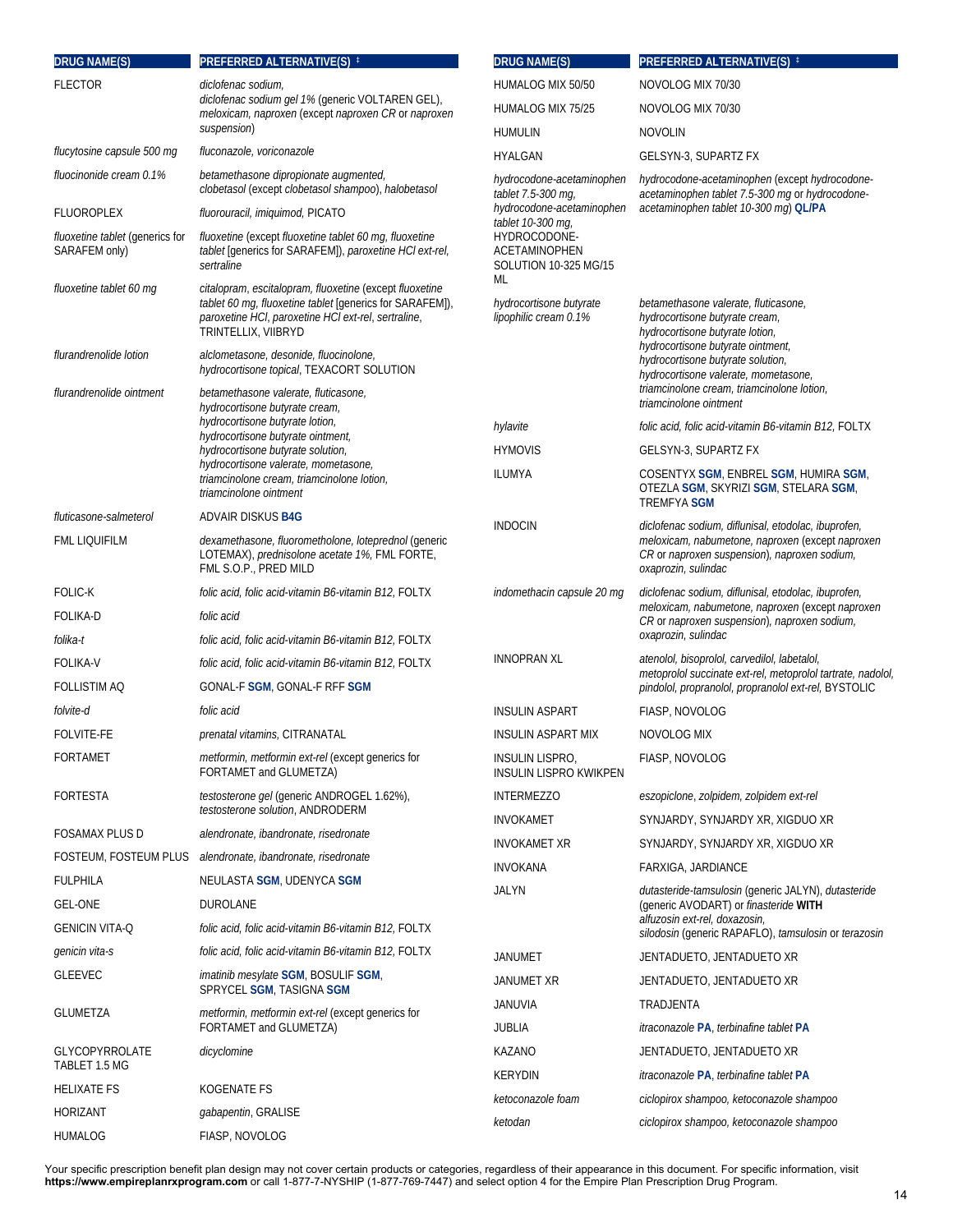| <b>DRUG NAME(S)</b>                             | PREFERRED ALTERNATIVE(S) #                                                                                                                                                                                                                 | <b>DRUG NAME(S)</b>               | PREFERRED ALTERNATIVE(S) #                                                                                                                                                                                                                               |
|-------------------------------------------------|--------------------------------------------------------------------------------------------------------------------------------------------------------------------------------------------------------------------------------------------|-----------------------------------|----------------------------------------------------------------------------------------------------------------------------------------------------------------------------------------------------------------------------------------------------------|
| ketoprofen capsule 25 mg,<br>ketoprofen ext-rel | diclofenac sodium, diflunisal, etodolac, ibuprofen,<br>meloxicam, nabumetone, naproxen (except naproxen<br>CR or naproxen suspension), naproxen sodium,<br>oxaprozin, sulindac                                                             | only)                             | metformin ext-rel (generics for metformin, metformin ext-rel (except generics for<br>FORTAMET and GLUMETZA FORTAMET and GLUMETZA)                                                                                                                        |
| KEVZARA                                         | ENBREL SGM, HUMIRA SGM, RINVOQ SGM,                                                                                                                                                                                                        | methylphenidate ext-rel           | <b>CONCERTA B4G</b>                                                                                                                                                                                                                                      |
|                                                 | XELJANZ SGM, XELJANZ XR SGM                                                                                                                                                                                                                | MIACALCIN INJECTION               | alendronate, calcitonin-salmon, ibandronate, risedronate,<br>FORTEO SGM, TYMLOS SGM                                                                                                                                                                      |
| KINERET                                         | ENBREL SGM, HUMIRA SGM, RINVOQ SGM,<br>XELJANZ SGM, XELJANZ XR SGM                                                                                                                                                                         | MIACALCIN NASAL SPRAY             | calcitonin-salmon                                                                                                                                                                                                                                        |
| KOMBIGLYZE XR                                   | JENTADUETO, JENTADUETO XR                                                                                                                                                                                                                  | migergot                          | dihydroergotamine injection, eletriptan (generic<br>RELPAX) QL/PA, naratriptan QL/PA, rizatriptan QL,                                                                                                                                                    |
| LACTULOSE PAK                                   | lactulose solution                                                                                                                                                                                                                         |                                   | sumatriptan injection QL/PA, sumatriptan nasal                                                                                                                                                                                                           |
| LANOXIN TABLET<br>(125 MCG and 250 MCG<br>only) | digoxin, digoxin pediatric elixir                                                                                                                                                                                                          |                                   | spray QL/PA, sumatriptan tablet QL/PA,<br>zolmitriptan QL/PA, NURTEC ODT,<br>ZEMBRACE SYMTOUCH,<br>ZOMIG NASAL SPRAY QL/PA                                                                                                                               |
| lanthanum carbonate                             | calcium acetate, sevelamer carbonate (generic<br>RENVELA), PHOSLYRA, VELPHORO                                                                                                                                                              | MILLIPRED                         | dexamethasone, hydrocortisone, methylprednisolone,<br>prednisolone sodium phosphate, prednisolone syrup,                                                                                                                                                 |
| LAZANDA                                         | fentanyl citrate (generic FENTORA) PA/QL,<br>fentanyl transmucosal lozenge PA/QL,<br>ABSTRAL PA/QL, SUBSYS PA/QL                                                                                                                           | <b>MINOCIN</b>                    | prednisone, RAYOS<br>doxycycline hyclate, minocycline, tetracycline,<br><b>VIBRAMYCIN SYRUP</b>                                                                                                                                                          |
| <b>LESCOL XL</b>                                | atorvastatin, ezetimibe-simvastatin (generic VYTORIN),<br>fluvastatin, lovastatin, pravastatin, rosuvastatin (generic<br>CRESTOR), simvastatin                                                                                             | minocycline ext-rel               | doxycycline hyclate, minocycline, tetracycline,<br><b>VIBRAMYCIN SYRUP</b>                                                                                                                                                                               |
| levorphanol                                     | fentanyl transdermal QL/PA,                                                                                                                                                                                                                | <b>MONOVISC</b>                   | <b>DUROLANE</b>                                                                                                                                                                                                                                          |
|                                                 | hydromorphone ext-rel QLIPA, methadone QLIPA,                                                                                                                                                                                              | MORGIDOX KIT                      | doxycycline hyclate                                                                                                                                                                                                                                      |
|                                                 | morphine ext-rel QL/PA, NUCYNTA ER QL/PA,<br>OXYCONTIN QL/PA, XTAMPZA ER QL/PA                                                                                                                                                             | <b>MYTESI</b>                     | loperamide                                                                                                                                                                                                                                               |
| LIDOCAINE CREAM 4.12%                           | lidocaine-prilocaine QL/PA                                                                                                                                                                                                                 | NAFTIN CREAM 2%,<br>NAFTIN GEL 1% | ciclopirox (except ciclopirox nail lacquer or ciclopirox<br>shampoo), clotrimazole, ketoconazole cream,<br>luliconazole (generic LUZU), naftifine cream 2% (generic                                                                                      |
| LIDOCAINE-TETRACAINE                            | lidocaine-prilocaine QL/PA                                                                                                                                                                                                                 |                                   |                                                                                                                                                                                                                                                          |
| <b>LIDOTREX</b>                                 | lidocaine-prilocaine QL/PA                                                                                                                                                                                                                 |                                   | NAFTIN), naftifine gel 1% (generic NAFTIN)                                                                                                                                                                                                               |
| <b>LIPITOR</b><br>LOPROX CREAM,                 | atorvastatin, ezetimibe-simvastatin (generic VYTORIN),<br>fluvastatin, lovastatin, pravastatin, rosuvastatin (generic<br>CRESTOR), simvastatin                                                                                             | naproxen-esomeprazole             | celecoxib (generic CELEBREX); diclofenac sodium,<br>diflunisal, etodolac, ibuprofen, meloxicam, nabumetone,<br>naproxen (except naproxen CR or naproxen<br>suspension), oxaprozin or sulindac WITH lansoprazole,<br>omeprazole, pantoprazole or DEXILANT |
| LOPROX KIT, LOPROX<br><b>SUSPENSION</b>         | ciclopirox (except ciclopirox nail lacquer or ciclopirox<br>shampoo), clotrimazole, ketoconazole cream,<br>luliconazole (generic LUZU), naftifine cream 2% (generic<br>NAFTIN), naftifine gel 1% (generic NAFTIN),<br><b>NAFTIN GEL 2%</b> | naproxen CR                       | diclofenac sodium, diflunisal, etodolac, ibuprofen,<br>meloxicam, nabumetone, naproxen (except naproxen<br>CR or naproxen suspension), naproxen sodium,<br>oxaprozin, sulindac                                                                           |
| LOPROX SHAMPOO                                  | ciclopirox shampoo, ketoconazole shampoo                                                                                                                                                                                                   | naproxen suspension               | diclofenac sodium, diflunisal, etodolac, ibuprofen,                                                                                                                                                                                                      |
| lorid                                           | folic acid, folic acid-vitamin B6-vitamin B12, FOLTX                                                                                                                                                                                       |                                   | meloxicam, nabumetone, naproxen (except<br>naproxen CR or naproxen suspension), naproxen                                                                                                                                                                 |
| LORTAB ELIXIR                                   | hydrocodone-acetaminophen (except hydrocodone-<br>acetaminophen tablet 7.5-300 mg or hydrocodone-<br>acetaminophen tablet 10-300 mg) QL/PA                                                                                                 | <b>NATESTO</b>                    | sodium, oxaprozin, sulindac<br>testosterone gel (generic ANDROGEL 1.62%),                                                                                                                                                                                |
| lorzone                                         | carisoprodol 350 mg, cyclobenzaprine                                                                                                                                                                                                       | <b>NESINA</b>                     | testosterone solution, ANDRODERM<br>TRADJENTA                                                                                                                                                                                                            |
|                                                 | (except cyclobenzaprine tablet 7.5 mg), metaxalone,<br>methocarbamol, orphenadrine-aspirin-caffeine                                                                                                                                        | <b>NEUPOGEN</b>                   | NIVESTYM SGM                                                                                                                                                                                                                                             |
| LUMIGAN                                         | latanoprost, travoprost (generic TRAVATAN Z)                                                                                                                                                                                               | <b>NEXIUM</b>                     | lansoprazole, omeprazole, pantoprazole, DEXILANT                                                                                                                                                                                                         |
| LUNESTA                                         | eszopiclone, zolpidem, zolpidem ext-rel                                                                                                                                                                                                    | niacin tablet 500 mg              | niacin ext-rel                                                                                                                                                                                                                                           |
| LUZU                                            | ciclopirox (except ciclopirox nail lacquer or ciclopirox                                                                                                                                                                                   | niacor                            | niacin ext-rel                                                                                                                                                                                                                                           |
|                                                 | shampoo), clotrimazole, ketoconazole cream,<br>luliconazole (generic LUZU), naftifine cream 2% (generic                                                                                                                                    | <b>NICADAN</b>                    | folic acid, folic acid-vitamin B6-vitamin B12, FOLTX                                                                                                                                                                                                     |
|                                                 | NAFTIN), naftifine gel 1% (generic NAFTIN)                                                                                                                                                                                                 | <b>NICAPRIN</b>                   | folic acid, folic acid-vitamin B6-vitamin B12, FOLTX                                                                                                                                                                                                     |
| LYUMJEV                                         | FIASP, NOVOLOG                                                                                                                                                                                                                             | NICAZEL, NICAZEL FORTE            | folic acid, folic acid-vitamin B6-vitamin B12, FOLTX                                                                                                                                                                                                     |
| MACRODANTIN                                     | nitrofurantoin, nitrofurantoin ext-rel                                                                                                                                                                                                     | <b>NICAZYME</b>                   | folic acid, folic acid-vitamin B6-vitamin B12, FOLTX                                                                                                                                                                                                     |
| MAVYRET                                         | EPCLUSA SGM, HARVONI SGM, VOSEVI <sup>O</sup> SGM                                                                                                                                                                                          | <b>NICOMIDE</b>                   | folic acid                                                                                                                                                                                                                                               |
| MENTAX                                          | ciclopirox (except ciclopirox nail lacquer or ciclopirox<br>shampoo), clotrimazole, ketoconazole cream,                                                                                                                                    | NILANDRON                         | abiraterone (generic ZYTIGA) SGM, bicalutamide SGM,<br>ERLEADA SGM, XTANDI SGM, YONSA SGM                                                                                                                                                                |
|                                                 | luliconazole (generic LUZU), naftifine cream 2% (generic<br>NAFTIN), naftifine gel 1% (generic NAFTIN)                                                                                                                                     | NORDITROPIN                       | <b>GENOTROPIN SGM, HUMATROPE SGM</b>                                                                                                                                                                                                                     |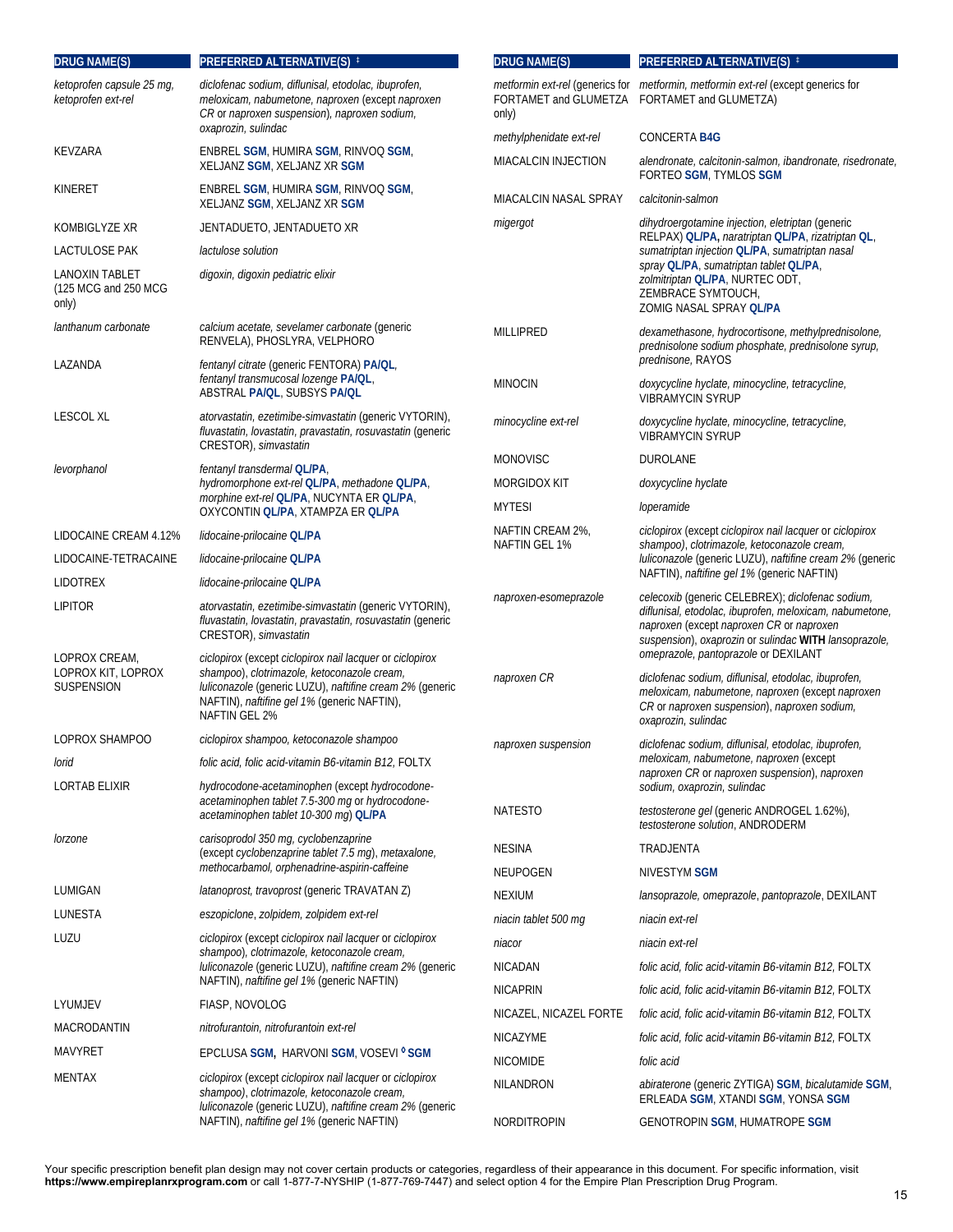| <b>DRUG NAME(S)</b>                       | PREFERRED ALTERNATIVE(S) #                                                                                                                               | <b>DRUG NAME(S)</b>                | PREFERRED ALTERNATIVE(S) #                                                                                                                                                                                         |
|-------------------------------------------|----------------------------------------------------------------------------------------------------------------------------------------------------------|------------------------------------|--------------------------------------------------------------------------------------------------------------------------------------------------------------------------------------------------------------------|
| NORGESIC FORTE                            | carisoprodol 350 mg, cyclobenzaprine (except<br>cyclobenzaprine tablet 7.5 mg), metaxalone,                                                              | posaconazole delayed-rel<br>tablet | fluconazole, itraconazole PA, voriconazole,<br>NOXAFIL INJECTION, NOXAFIL SUSPENSION                                                                                                                               |
|                                           | methocarbamol, orphenadrine-aspirin-caffeine                                                                                                             | PRADAXA                            | warfarin, ELIQUIS, XARELTO                                                                                                                                                                                         |
| <b>NORITATE</b>                           | <i>azelaic acid</i> (generic FINACEA GEL),<br>doxycycline monohydrate (generic ORACEA),                                                                  | PRALUENT                           | <b>REPATHA SGM</b>                                                                                                                                                                                                 |
| NORPACE CR                                | metronidazole, FINACEA FOAM, SOOLANTRA<br>disopyramide                                                                                                   | PRED FORTE                         | dexamethasone, fluorometholone, loteprednol (generic<br>LOTEMAX), prednisolone acetate 1%, FML FORTE,                                                                                                              |
| NUTROPIN AQ,                              | <b>GENOTROPIN SGM, HUMATROPE SGM</b>                                                                                                                     |                                    | FML S.O.P., PRED MILD                                                                                                                                                                                              |
| NUTROPIN AQ NUSPIN                        |                                                                                                                                                          | PREGENNA                           | prenatal vitamins, CITRANATAL                                                                                                                                                                                      |
| okebo                                     | doxycycline hyclate 20 mg, doxycycline hyclate<br>capsule, minocycline, tetracycline                                                                     | PRENARA                            | prenatal vitamins, CITRANATAL                                                                                                                                                                                      |
| OLUMIANT                                  | ENBREL SGM, HUMIRA SGM, RINVOQ SGM,                                                                                                                      | PRENATE CHEWABLE                   | prenatal vitamins, CITRANATAL                                                                                                                                                                                      |
|                                           | XELJANZ SGM, XELJANZ XR SGM                                                                                                                              | PRENATE DHA                        | prenatal vitamins, CITRANATAL                                                                                                                                                                                      |
| <b>OLYSIO</b>                             | EPCLUSA SGM, HARVONI SGM, VOSEVI <sup>O</sup> SGM                                                                                                        | PRENATE ELITE                      | prenatal vitamins, CITRANATAL                                                                                                                                                                                      |
| omeprazole-sodium                         | lansoprazole, omeprazole, pantoprazole, DEXILANT                                                                                                         | PRENATE ENHANCE                    | prenatal vitamins, CITRANATAL                                                                                                                                                                                      |
| bicarbonate capsule,<br>omeprazole-sodium |                                                                                                                                                          | PRENATE ESSENTIAL                  | prenatal vitamins, CITRANATAL                                                                                                                                                                                      |
| bicarbonate packet                        |                                                                                                                                                          | PRENATE MINI                       | prenatal vitamins, CITRANATAL                                                                                                                                                                                      |
| <b>OMNITROPE</b>                          | <b>GENOTROPIN SGM, HUMATROPE SGM</b>                                                                                                                     | PRENATE PIXIE                      | prenatal vitamins, CITRANATAL                                                                                                                                                                                      |
| <b>OMNIVEX</b>                            | folic acid, folic acid-vitamin B6-vitamin B12, FOLTX                                                                                                     | PRENATE RESTORE                    | prenatal vitamins, CITRANATAL                                                                                                                                                                                      |
| ONEXTON                                   | adapalene (except adapalene pads or adapalene                                                                                                            | PREVACID SOLUTAB                   | lansoprazole, omeprazole, pantoprazole, DEXILANT                                                                                                                                                                   |
|                                           | solution) PA, benzoyl peroxide, clindamycin gel,<br>clindamycin solution, clindamycin-                                                                   | PRIMLEV                            | oxycodone-acetaminophen QLIPA                                                                                                                                                                                      |
|                                           | benzoyl peroxide (generic ACANYA, BENZACLIN),<br>erythromycin solution, erythromycin-benzoyl peroxide,<br>tazarotene (generic TAZORAC) PA, tretinoin PA, | <b>PROCORT</b>                     | CORTIFOAM                                                                                                                                                                                                          |
|                                           |                                                                                                                                                          | <b>PROCRIT</b>                     | EPOGEN SGM, RETACRIT SGM                                                                                                                                                                                           |
|                                           | tretinoin gel microsphere PA                                                                                                                             | PRODIGEN                           | Consult doctor                                                                                                                                                                                                     |
| ONGLYZA                                   | TRADJENTA                                                                                                                                                | PROLENSA                           | bromfenac, diclofenac, ketorolac, ACUVAIL, ILEVRO                                                                                                                                                                  |
| ONZETRA XSAIL                             | eletriptan (generic RELPAX) QL/PA, naratriptan QL/PA,<br>rizatriptan QL, sumatriptan nasal spray QL/PA,                                                  | PROMELLA                           | Consult doctor                                                                                                                                                                                                     |
|                                           | sumatriptan tablet QLIPA, zolmitriptan QLIPA,<br>ZEMBRACE SYMTOUCH,                                                                                      | <b>PROTONIX</b>                    | lansoprazole, omeprazole, pantoprazole, DEXILANT                                                                                                                                                                   |
|                                           | ZOMIG NASAL SPRAY OL/PA                                                                                                                                  | PROVAD                             | Consult doctor                                                                                                                                                                                                     |
| ORENCIA SUBCUTANEOUS                      | COSENTYX SGM, ENBREL SGM, HUMIRA SGM,<br>OTEZLA SGM, RINVOQ SGM, STELARA SGM,                                                                            | PROVENTIL HFA                      | <i>albuterol sulfate CFC-free aerosol</i> (generic<br>PROAIR HFA), PROAIR HFA, PROAIR RESPICLICK                                                                                                                   |
|                                           | TREMFYA SGM, XELJANZ SGM, XELJANZ XR SGM                                                                                                                 | <b>PROVIGIL</b>                    | armodafinil (generic NUVIGIL) PA, modafinil PA                                                                                                                                                                     |
| orphengesic forte                         | carisoprodol 350 mg, cyclobenzaprine (except<br>cyclobenzaprine tablet 7.5 mg), metaxalone,<br>methocarbamol, orphenadrine-aspirin-caffeine              | PRUDOXIN                           | alclometasone, desonide, fluocinolone, hydrocortisone<br>topical, pimecrolimus (generic ELIDEL), tacrolimus<br>(generic PROTOPIC), EUCRISA,<br><b>TEXACORT SOLUTION</b>                                            |
| ORTHO DF                                  | folic acid                                                                                                                                               | <b>PSORCON</b>                     | betamethasone dipropionate augmented, clobetasol                                                                                                                                                                   |
| ORTHOVISC                                 | GELSYN-3, SUPARTZ FX                                                                                                                                     |                                    | (except clobetasol shampoo), halobetasol                                                                                                                                                                           |
| <b>OSENI</b><br><b>OXISTAT</b>            | pioglitazone WITH TRADJENTA<br>ciclopirox (except ciclopirox nail lacquer or ciclopirox                                                                  | quazepam tablet 15 mg              | doxepin (generic SILENOR), eszopiclone, temazepam,<br>zolpidem, zolpidem ext-rel, BELSOMRA                                                                                                                         |
|                                           | shampoo), clotrimazole, ketoconazole cream,                                                                                                              | <b>RELION INSULIN</b>              | NOVOLIN INSULIN                                                                                                                                                                                                    |
|                                           | <i>luliconazole</i> (generic LUZU), <i>naftifine cream 2%</i> (generic<br>NAFTIN), naftifine gel 1% (generic NAFTIN)                                     | <b>REQUIP XL</b>                   | pramipexole, ropinirole                                                                                                                                                                                            |
| <b>OXYTROL</b>                            | oxybutynin ext-rel, solifenacin (generic VESICARE),<br>tolterodine, tolterodine ext-rel, trospium, trospium ext-rel,<br>MYRBETRIQ, TOVIAZ                | <b>RETIN-A MICRO</b>               | adapalene (except adapalene pads or adapalene<br>solution) PA, benzoyl peroxide, clindamycin<br>gel, clindamycin solution, clindamycin-                                                                            |
| PEGASYS                                   | EPCLUSA SGM, HARVONI SGM, VOSEVI <sup>®</sup> SGM                                                                                                        |                                    | benzoyl peroxide (generic ACANYA, BENZACLIN),<br>erythromycin solution, erythromycin-benzoyl peroxide,                                                                                                             |
| PENLAC                                    | <i>itraconazole PA, terbinafine tablet PA</i>                                                                                                            |                                    | tazarotene (generic TAZORAC) PA, tretinoin PA,<br>tretinoin gel microsphere PA                                                                                                                                     |
| PENNSAID                                  | diclofenac sodium,<br>diclofenac sodium gel 1% (generic VOLTAREN GEL),<br>meloxicam, naproxen (except naproxen CR or naproxen<br>suspension)             | <b>REYVOW</b>                      | <i>eletriptan</i> (generic RELPAX) QL/PA, <i>naratriptan</i> QL/PA,<br>rizatriptan QL, sumatriptan injection QLIPA, sumatriptan<br>nasal spray QL/PA, sumatriptan tablet QL/PA,<br>zolmitriptan QL/PA, NURTEC ODT, |
| PERCOCET                                  | oxycodone-acetaminophen QL/PA                                                                                                                            |                                    | ZEMBRACE SYMTOUCH,<br>ZOMIG NASAL SPRAY QL/PA                                                                                                                                                                      |
| <b>PLAVIX</b>                             | clopidogrel, prasugrel (generic EFFIENT), BRILINTA                                                                                                       | RHEUMATE                           | folic acid, folic acid-vitamin B6-vitamin B12, FOLTX                                                                                                                                                               |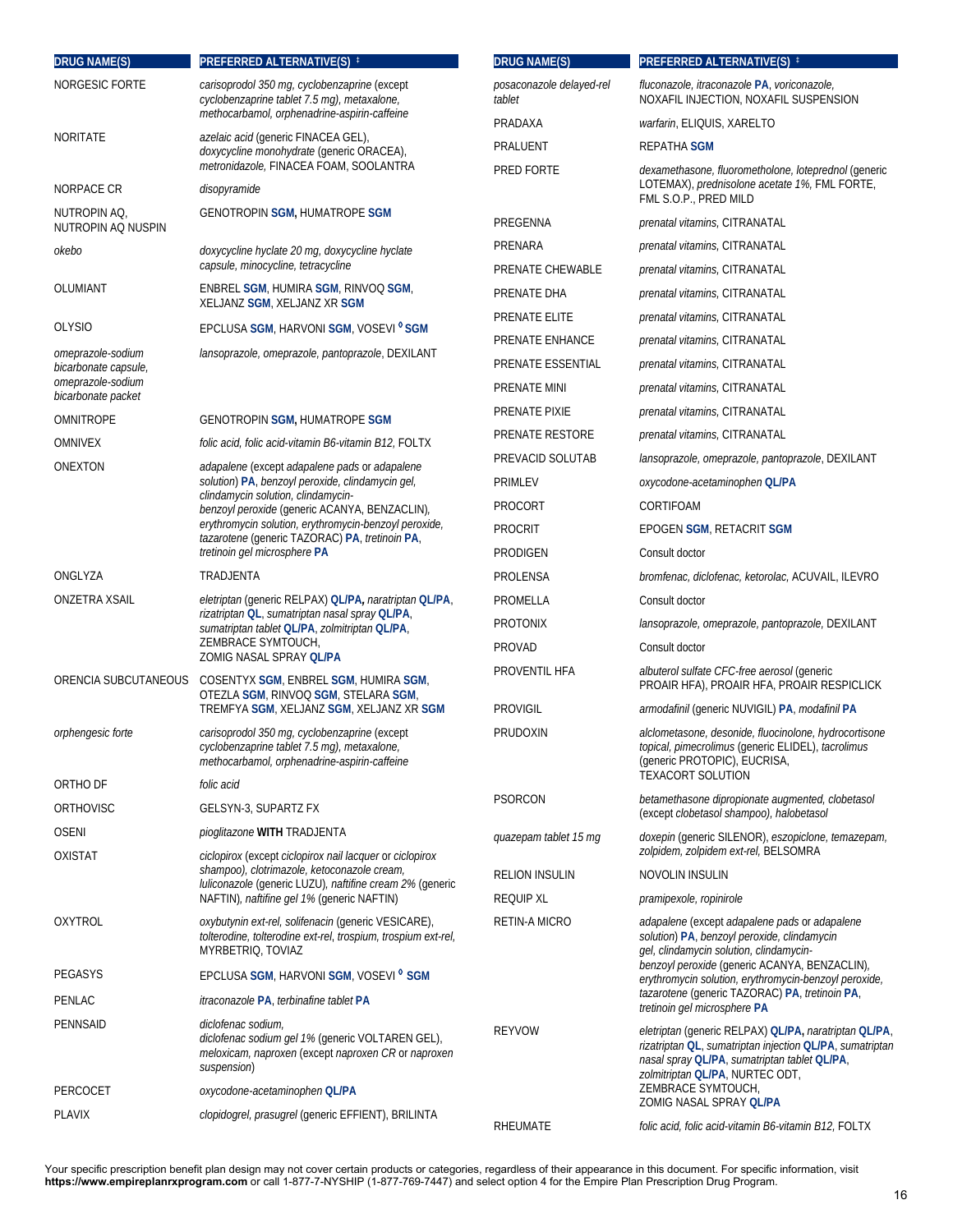| <b>DRUG NAME(S)</b>    | PREFERRED ALTERNATIVE(S) #                                                                                                                                                                                                                                                                                                               | <b>DRUG NAME(S)</b>                                 | PREFERRED ALTERNATIVE(S) #                                                                                                                                                                                                  |
|------------------------|------------------------------------------------------------------------------------------------------------------------------------------------------------------------------------------------------------------------------------------------------------------------------------------------------------------------------------------|-----------------------------------------------------|-----------------------------------------------------------------------------------------------------------------------------------------------------------------------------------------------------------------------------|
| <b>RIBOZEL</b>         | folic acid, folic acid-vitamin B6-vitamin B12, FOLTX                                                                                                                                                                                                                                                                                     | <b>TOBI</b>                                         | tobramycin inhalation solution (generic KITABIS,                                                                                                                                                                            |
| RIMSO-50               | <b>ELMIRON</b>                                                                                                                                                                                                                                                                                                                           |                                                     | TOBI) SGM, BETHKIS B4G, SGM                                                                                                                                                                                                 |
| ropinirole ext-rel     | pramipexole, ropinirole                                                                                                                                                                                                                                                                                                                  | TOBI PODHALER                                       | tobramycin inhalation solution (generic KITABIS,<br>TOBI) SGM, BETHKIS B4G, SGM                                                                                                                                             |
| ryclora                | clemastine 2.68 mg, cyproheptadine, hydroxyzine HCI,<br>levocetirizine                                                                                                                                                                                                                                                                   | <b>TOBRADEX OINTMENT</b>                            | neomycin-polymyxin B-hydrocortisone,<br>neomycin-polymyxin B-bacitracin-hydrocortisone,                                                                                                                                     |
| SAIZEN                 | <b>GENOTROPIN SGM, HUMATROPE SGM</b>                                                                                                                                                                                                                                                                                                     |                                                     | neomycin-polymyxin B-dexamethasone,<br>sulfacetamide-prednisolone 10%/0.25%,                                                                                                                                                |
| SAVAYSA                | warfarin, ELIQUIS, XARELTO                                                                                                                                                                                                                                                                                                               |                                                     | tobramycin-dexamethasone suspension 0.3%/0.1%,                                                                                                                                                                              |
| <b>SEEBRI NEOHALER</b> | INCRUSE ELLIPTA, SPIRIVA                                                                                                                                                                                                                                                                                                                 |                                                     | ZYLET                                                                                                                                                                                                                       |
| <b>SEGLUROMET</b>      | SYNJARDY, SYNJARDY XR, XIGDUO XR                                                                                                                                                                                                                                                                                                         | <b>TOBRADEX ST</b>                                  | neomycin-polymyxin B-hydrocortisone,<br>neomycin-polymyxin B-bacitracin-hydrocortisone,                                                                                                                                     |
| <b>SEMGLEE</b>         | LANTUS, LEVEMIR, TOUJEO, TRESIBA                                                                                                                                                                                                                                                                                                         |                                                     | neomycin-polymyxin B-dexamethasone,                                                                                                                                                                                         |
| <b>SILIQ</b>           | COSENTYX SGM, ENBREL SGM, HUMIRA SGM,<br>OTEZLA SGM, SKYRIZI SGM, TREMFYA SGM,<br><b>STELARA SGM</b>                                                                                                                                                                                                                                     |                                                     | sulfacetamide-prednisolone 10%/0.25%,<br>tobramycin-dexamethasone suspension 0.3%/0.1%,<br>ZYLET                                                                                                                            |
| <b>SIMPONI</b>         | COSENTYX SGM, ENBREL SGM, HUMIRA SGM,<br>OTEZLA SGM, RINVOQ SGM, STELARA SGM,                                                                                                                                                                                                                                                            | tobramycin inhalation solution<br>(generic BETHKIS) | tobramycin inhalation solution (generic KITABIS,<br>TOBI) SGM, BETHKIS B4G, SGM                                                                                                                                             |
| <b>SITAVIG</b>         | TREMFYA SGM, XELJANZ SGM, XELJANZ XR SGM<br>valacyclovir                                                                                                                                                                                                                                                                                 | TREXIMET                                            | diclofenac sodium, diflunisal, etodolac, ibuprofen,<br>naproxen (except naproxen CR or naproxen suspension)<br>or naproxen sodium WITH dihydroergotamine injection,                                                         |
| SOMA 250 MG            | carisoprodol 350 mg                                                                                                                                                                                                                                                                                                                      |                                                     | eletriptan (generic RELPAX) QL/PA, naratriptan QL/PA,                                                                                                                                                                       |
| <b>SPRIX</b>           | diclofenac sodium, diflunisal, etodolac, ibuprofen,<br>meloxicam, naproxen (except naproxen CR or naproxen<br>suspension), naproxen sodium                                                                                                                                                                                               |                                                     | rizatriptan QL, sumatriptan injection QL/PA, sumatriptan<br>nasal spray QL/PA, sumatriptan tablet QL/PA,<br>zolmitriptan QL/PA, ZEMBRACE SYMTOUCH or<br>ZOMIG NASAL SPRAY QL/PA; NURTEC ODT                                 |
| <b>STEGLATRO</b>       | FARXIGA, JARDIANCE                                                                                                                                                                                                                                                                                                                       | triamcinolone acetonide                             | betamethasone valerate, fluticasone,<br>hydrocortisone butyrate cream,<br>hydrocortisone butyrate lotion,<br>hydrocortisone butyrate ointment,<br>hydrocortisone butyrate solution,<br>hydrocortisone valerate, mometasone, |
| <b>STENDRA</b>         | sildenafil (generic VIAGRA) OL,<br>tadalafil (generic CIALIS) QL/PA                                                                                                                                                                                                                                                                      | aerosol 0.2%                                        |                                                                                                                                                                                                                             |
| SUBOXONE FILM          | buprenorphine-naloxone sublingual tablet, ZUBSOLV                                                                                                                                                                                                                                                                                        |                                                     |                                                                                                                                                                                                                             |
| sucralfate suspension  | sucralfate tablet                                                                                                                                                                                                                                                                                                                        |                                                     | triamcinolone cream, triamcinolone lotion,<br>triamcinolone ointment                                                                                                                                                        |
| sumatriptan-naproxen   | diclofenac sodium, diflunisal, etodolac, ibuprofen,<br>naproxen (except naproxen CR or naproxen suspension)<br>or naproxen sodium WITH dihydroergotamine injection,<br>eletriptan (generic RELPAX) QL/PA, naratriptan QL/PA,<br>rizatriptan QL, sumatriptan injection QL/PA, sumatriptan<br>nasal spray QL/PA, sumatriptan tablet QL/PA, | TRIBENZOR<br><b>TRIGLIDE</b>                        | amlodipine-olmesartan-hydrochlorothiazide (generic<br>TRIBENZOR)<br>fenofibrate (except fenofibrate tablet 120 mq),<br>fenofibric acid delayed-rel                                                                          |
|                        | zolmitriptan QL/PA, ZEMBRACE SYMTOUCH or                                                                                                                                                                                                                                                                                                 | <b>TRINAZ</b>                                       | prenatal vitamins, CITRANATAL                                                                                                                                                                                               |
|                        | ZOMIG NASAL SPRAY QL/PA; NURTEC ODT                                                                                                                                                                                                                                                                                                      | tronvite                                            | folic acid, folic acid-vitamin B6-vitamin B12, FOLTX                                                                                                                                                                        |
| SUMAXIN CP             | <i>azelaic acid</i> (generic FINACEA GEL),<br>doxycycline monohydrate (generic ORACEA),                                                                                                                                                                                                                                                  | <b>TUDORZA PRESSAIR</b>                             | INCRUSE ELLIPTA, SPIRIVA                                                                                                                                                                                                    |
|                        | metronidazole, FINACEA FOAM, SOOLANTRA                                                                                                                                                                                                                                                                                                   | <b>UBRELVY</b>                                      | <i>eletriptan</i> (generic RELPAX) QL/PA, <i>naratriptan</i> QL/PA,                                                                                                                                                         |
| SYNALAR TS             | alclometasone, desonide, fluocinolone,<br>hydrocortisone topical, TEXACORT SOLUTION                                                                                                                                                                                                                                                      |                                                     | rizatriptan QL, sumatriptan injection QLIPA, sumatriptan<br>nasal spray QL/PA, sumatriptan tablet QL/PA,<br>zolmitriptan QL/PA, NURTEC ODT,                                                                                 |
| <b>SYNVISC</b>         | GELSYN-3, SUPARTZ FX                                                                                                                                                                                                                                                                                                                     |                                                     | ZEMBRACE SYMTOUCH,                                                                                                                                                                                                          |
| SYNVISC-ONE            | DUROLANE                                                                                                                                                                                                                                                                                                                                 |                                                     | ZOMIG NASAL SPRAY OL/PA                                                                                                                                                                                                     |
| TALIVA                 | folic acid, folic acid-vitamin B6-vitamin B12 or FOLTX<br>WITH omega-3 acid ethyl esters                                                                                                                                                                                                                                                 | <b>UROXATRAL</b>                                    | alfuzosin ext-rel, doxazosin, silodosin (generic<br>RAPAFLO), tamsulosin, terazosin                                                                                                                                         |
| <b>TALTZ</b>           | COSENTYX SGM, SKYRIZI SGM, STELARA SGM,<br>TREMFYA SGM                                                                                                                                                                                                                                                                                   | VANOS                                               | betamethasone dipropionate augmented,<br>clobetasol (except clobetasol shampoo), halobetasol                                                                                                                                |
| TANZEUM                | OZEMPIC, RYBELSUS, TRULICITY, VICTOZA                                                                                                                                                                                                                                                                                                    | vanoxide-hc                                         | adapalene (except adapalene pads or adapalene<br>solution) PA, benzoyl peroxide, clindamycin gel,                                                                                                                           |
| tavaborole             | <i>itraconazole</i> PA, terbinafine tablet PA                                                                                                                                                                                                                                                                                            |                                                     | clindamycin solution, clindamycin-<br>benzoyl peroxide (generic ACANYA, BENZACLIN),                                                                                                                                         |
| <b>TESTIM</b>          | <i>testosterone gel</i> (generic ANDROGEL 1.62%),<br>testosterone solution, ANDRODERM                                                                                                                                                                                                                                                    |                                                     | erythromycin solution, erythromycin-benzoyl peroxide,<br>tazarotene (generic TAZORAC) PA, tretinoin PA,                                                                                                                     |
| testosterone gel       | <i>testosterone gel</i> (generic ANDROGEL 1.62%),<br>testosterone solution, ANDRODERM                                                                                                                                                                                                                                                    | VASCULERA                                           | tretinoin gel microsphere PA<br>Consult doctor                                                                                                                                                                              |
| <b>TIVORBEX</b>        | diclofenac sodium, meloxicam, naproxen (except<br>naproxen CR or naproxen suspension)                                                                                                                                                                                                                                                    | <b>VECTICAL</b>                                     | calcipotriene ointment, calcipotriene solution                                                                                                                                                                              |
| <b>TOBAKIENT</b>       | folic acid, folic acid-vitamin B6-vitamin B12, FOLTX                                                                                                                                                                                                                                                                                     |                                                     |                                                                                                                                                                                                                             |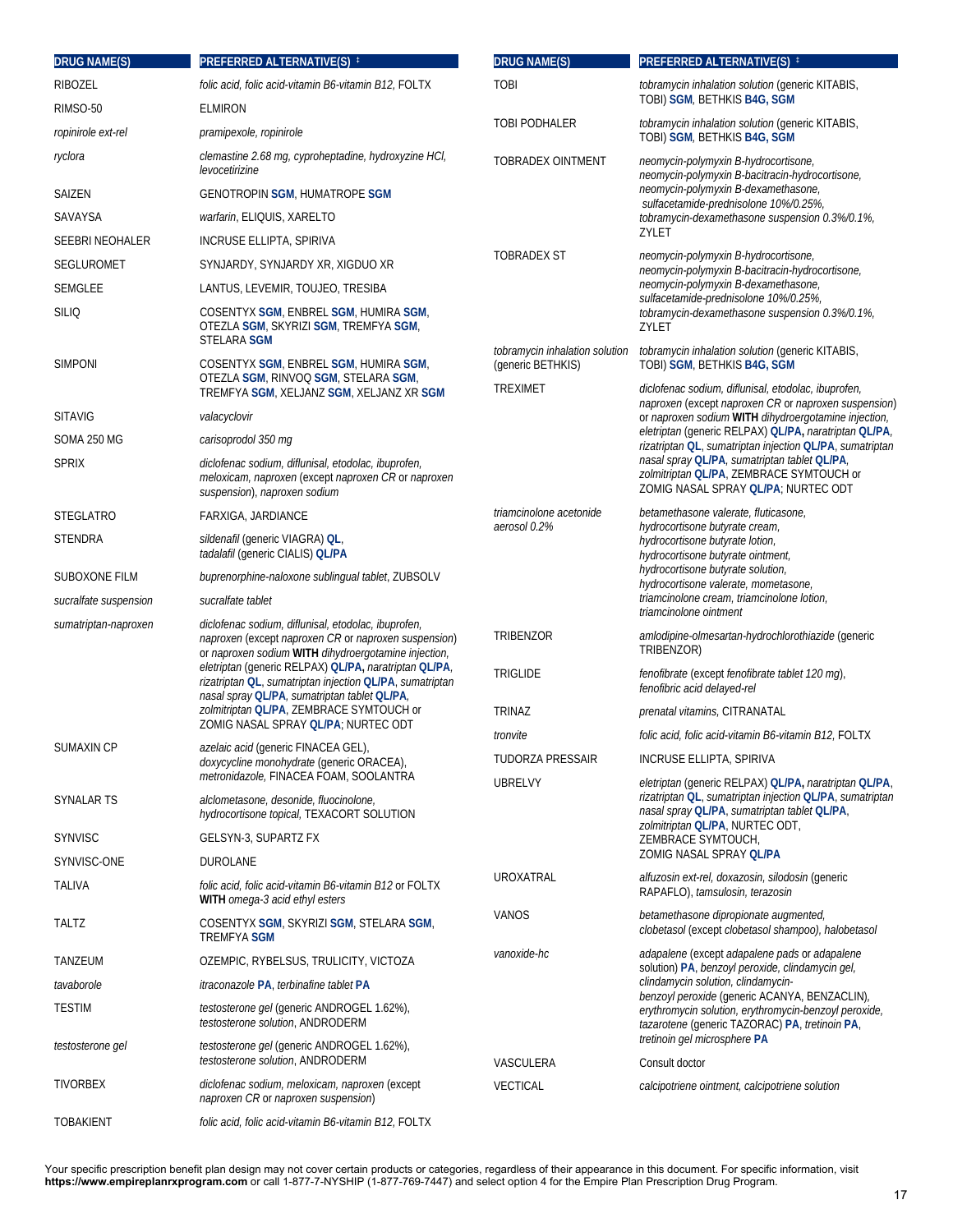| <b>DRUG NAME(S)</b>                   | <b>PREFERRED ALTERNATIVE(S) #</b>                                                                                                                                                                                                                                                                                                   | <b>DRUG NAME(S)</b> | PREFERRED ALTERNATIVE(S) #                                                                                                                                                                                                                                                                                                          |
|---------------------------------------|-------------------------------------------------------------------------------------------------------------------------------------------------------------------------------------------------------------------------------------------------------------------------------------------------------------------------------------|---------------------|-------------------------------------------------------------------------------------------------------------------------------------------------------------------------------------------------------------------------------------------------------------------------------------------------------------------------------------|
| <b>VELTIN</b>                         | adapalene (except adapalene pads or adapalene<br>solution) PA, benzoyl peroxide, clindamycin gel,<br>clindamycin solution, clindamycin-<br>benzoyl peroxide (generic ACANYA, BENZACLIN),<br>erythromycin solution, erythromycin-benzoyl peroxide,<br>tazarotene (generic TAZORAC) PA, tretinoin PA,<br>tretinoin gel microsphere PA | ZIANA               | adapalene (except adapalene pads or adapalene<br>solution) PA, benzoyl peroxide, clindamycin gel,<br>clindamycin solution, clindamycin-<br>benzoyl peroxide (generic ACANYA, BENZACLIN),<br>erythromycin solution, erythromycin-benzoyl peroxide,<br>tazarotene (generic TAZORAC) PA, tretinoin PA,<br>tretinoin gel microsphere PA |
| <b>VENTOLIN HFA</b>                   | albuterol sulfate CFC-free aerosol (generic<br>PROAIR HFA), PROAIR HFA, PROAIR RESPICLICK                                                                                                                                                                                                                                           | ZINBRYTA            | dimethyl fumarate (generic TECFIDERA) SGM,<br>glatiramer (generic COPAXONE) SGM, AUBAGIO SGM,                                                                                                                                                                                                                                       |
| VEREGEN                               | imiquimod                                                                                                                                                                                                                                                                                                                           |                     | BETASERON SGM, COPAXONE 40 MG SGM,<br>GILENYA SGM, MAYZENT, REBIF SGM,                                                                                                                                                                                                                                                              |
| VIAGRA                                | sildenafil (generic VIAGRA) OL,                                                                                                                                                                                                                                                                                                     |                     | <b>TYSABRI SGM</b>                                                                                                                                                                                                                                                                                                                  |
|                                       | tadalafil (generic CIALIS) QL/PA                                                                                                                                                                                                                                                                                                    | <b>ZIPSOR</b>       | diclofenac sodium, meloxicam, naproxen (except<br>naproxen CR or naproxen suspension)                                                                                                                                                                                                                                               |
| <b>VIEKIRA PAK</b>                    | EPCLUSA SGM, HARVONI SGM, VOSEVI <sup>o</sup> SGM                                                                                                                                                                                                                                                                                   |                     |                                                                                                                                                                                                                                                                                                                                     |
| <b>VIMOVO</b>                         | celecoxib (generic CELEBREX); diclofenac sodium,<br>diflunisal, etodolac, ibuprofen, meloxicam, nabumetone,                                                                                                                                                                                                                         | <b>ZOLPIMIST</b>    | doxepin (generic SILENOR), eszopiclone, temazepam,<br>zolpidem, zolpidem ext-rel, BELSOMRA                                                                                                                                                                                                                                          |
|                                       | naproxen (except naproxen CR or naproxen                                                                                                                                                                                                                                                                                            | ZOMACTON            | <b>GENOTROPIN SGM, HUMATROPE SGM</b>                                                                                                                                                                                                                                                                                                |
|                                       | suspension), oxaprozin or sulindac WITH lansoprazole,<br>omeprazole, pantoprazole or DEXILANT                                                                                                                                                                                                                                       | ZONALON             | alclometasone, desonide, fluocinolone, hydrocortisone                                                                                                                                                                                                                                                                               |
| vitasure                              | folic acid, folic acid-vitamin B6-vitamin B12, FOLTX                                                                                                                                                                                                                                                                                |                     | topical, pimecrolimus (generic ELIDEL), tacrolimus<br>(generic PROTOPIC), EUCRISA,                                                                                                                                                                                                                                                  |
| <b>VIVLODEX</b>                       | diclofenac sodium, meloxicam, naproxen (except<br>naproxen CR or naproxen suspension)                                                                                                                                                                                                                                               |                     | <b>TEXACORT SOLUTION</b>                                                                                                                                                                                                                                                                                                            |
| VOGELXO                               | testosterone gel (generic ANDROGEL 1.62%),<br>testosterone solution, ANDRODERM                                                                                                                                                                                                                                                      | ZONEGRAN            | carbamazepine, carbamazepine ext-rel, divalproex<br>sodium, divalproex sodium ext-rel, gabapentin,<br>lamotrigine, lamotrigine ext-rel, levetiracetam,<br>levetiracetam ext-rel, oxcarbazepine, phenobarbital,                                                                                                                      |
| <b>VUSION</b>                         | nystatin                                                                                                                                                                                                                                                                                                                            |                     | phenytoin, phenytoin sodium extended, primidone,                                                                                                                                                                                                                                                                                    |
| <b>XERESE</b>                         | acyclovir oral, famciclovir, valacyclovir                                                                                                                                                                                                                                                                                           |                     | tiagabine, topiramate, valproic acid, zonisamide,<br>DILANTIN 30 MG, FYCOMPA, OXTELLAR XR,                                                                                                                                                                                                                                          |
| XOLEGEL GEL 2%                        | ciclopirox shampoo, ketoconazole shampoo                                                                                                                                                                                                                                                                                            |                     | QUDEXY XR, TROKENDI XR, VIMPAT                                                                                                                                                                                                                                                                                                      |
| <b>XOPENEX HFA</b>                    | albuterol sulfate CFC-free aerosol (generic<br>PROAIR HFA), PROAIR HFA, PROAIR RESPICLICK                                                                                                                                                                                                                                           | ZORVOLEX            | diclofenac sodium, diflunisal, etodolac, ibuprofen,<br>meloxicam, nabumetone, naproxen (except naproxen<br>CR or naproxen suspension), naproxen sodium,                                                                                                                                                                             |
| xvite                                 | folic acid, folic acid-vitamin B6-vitamin B12, FOLTX                                                                                                                                                                                                                                                                                |                     | oxaprozin, sulindac                                                                                                                                                                                                                                                                                                                 |
| <b>XYZBAC</b>                         | folic acid, folic acid-vitamin B6-vitamin B12, FOLTX                                                                                                                                                                                                                                                                                | ZUPLENZ             | granisetron, ondansetron                                                                                                                                                                                                                                                                                                            |
| ZARXIO                                | NIVESTYM SGM                                                                                                                                                                                                                                                                                                                        | ZYCLARA             | fluorouracil, imiquimod, PICATO                                                                                                                                                                                                                                                                                                     |
| ZEGERID CAPSULE                       | lansoprazole, omeprazole, pantoprazole, DEXILANT                                                                                                                                                                                                                                                                                    | ZYTIGA 500 MG       | abiraterone (generic ZYTIGA) SGM, bicalutamide SGM,<br>ERLEADA SGM, NUBEQA SGM, XTANDI SGM,<br>YONSA SGM                                                                                                                                                                                                                            |
| ZEGERID POWDER FOR<br>ORAL SUSPENSION | lansoprazole, omeprazole, pantoprazole, DEXILANT                                                                                                                                                                                                                                                                                    |                     |                                                                                                                                                                                                                                                                                                                                     |
| ZELAC                                 | Consult doctor                                                                                                                                                                                                                                                                                                                      | ZYVIT               | folic acid, folic acid-vitamin B6-vitamin B12, FOLTX                                                                                                                                                                                                                                                                                |
| ZEPATIER                              | EPCLUSA SGM, HARVONI SGM, VOSEVI <sup>o</sup> SGM                                                                                                                                                                                                                                                                                   |                     |                                                                                                                                                                                                                                                                                                                                     |